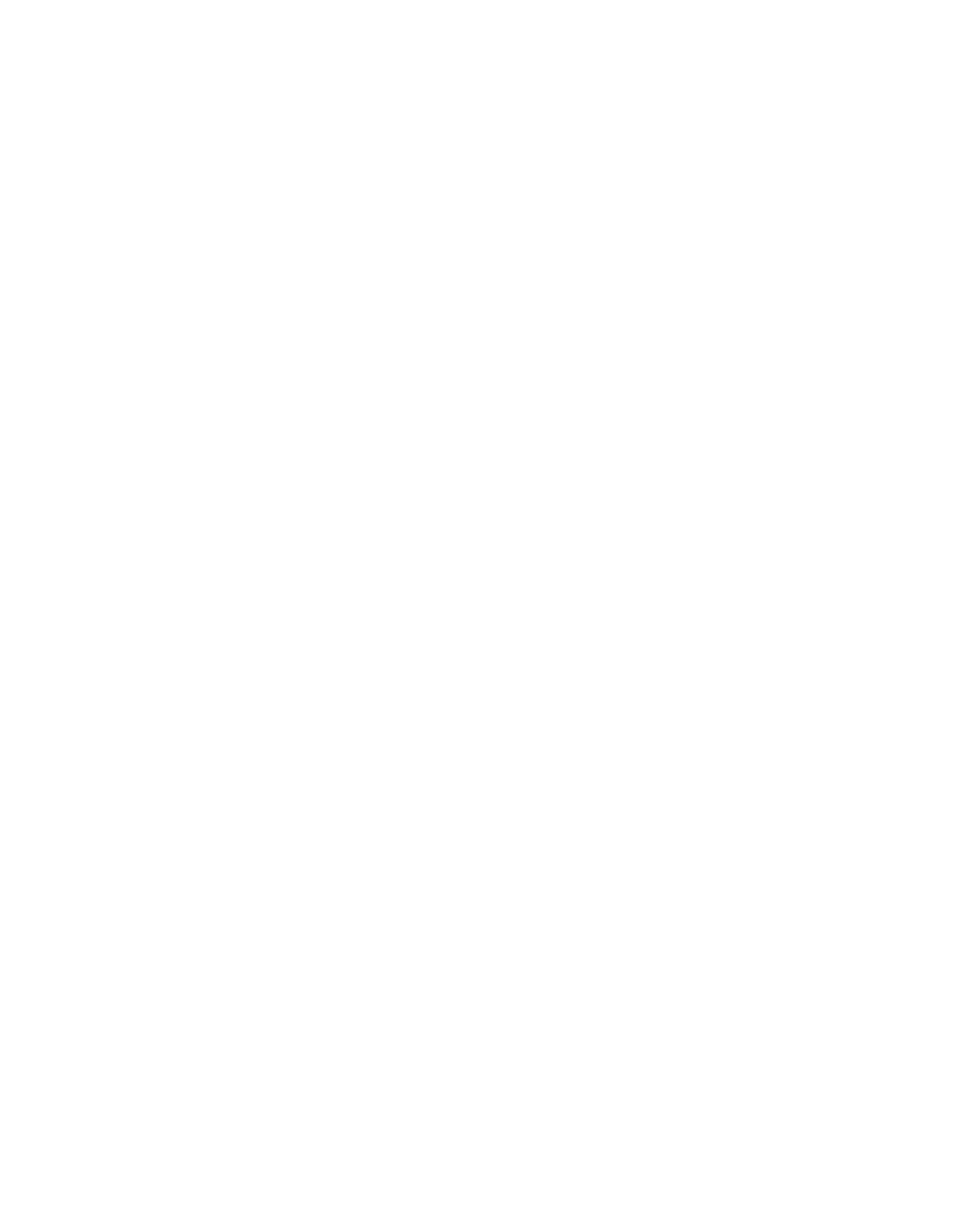## FEMA and Disaster Relief

#### **Summary**

The Federal Emergency Management Agency (FEMA) helps states and localities prepare for and cope with disasters that overwhelm their own capabilities. FEMA administers policies related to emergency management and planning, disaster relief, fire prevention, earthquake hazard reduction, emergency broadcasting services, flood insurance, mitigation programs, and dam safety.

President Clinton has requested \$3.1 billion for FEMA in FY1999. The majority of the funds (\$2.3 billion, or 75%) are requested as disaster relief funding that would only be available should the President and Congress designate it as emergency funding under the Balanced Budget Act. The remaining 25% (\$844 million) would fund agency salaries, grants to state and local governments, and training activities, and would replenish the Disaster Relief Fund with \$308 million. For the past 14 years, annual appropriations for FEMA have ranged from as little as \$600 million to a high of approximately \$5.9 billion, including supplemental measures. For FY1998, a total of \$842 million is available, as appropriated in P.L. 105-65. In FY1997 a total of \$5.1 billion was appropriated—\$1.8 billion in the FY1997 appropriations legislation (P.L. 104-204) and \$3.3 billion in supplemental appropriations (P.L. 105-18).

The principal federal authority for the provision of disaster relief is the Robert T. Stafford Disaster Relief and Emergency Assistance Act (the Stafford Act). The act authorizes the President to issue major disaster or emergency declarations (the latter provide considerably less federal assistance than the former), sets out eligibility criteria, and specifies the types of assistance the President may authorize. Specifically, grants are provided to individuals to meet urgent housing needs, purchase necessary personal items, and obtain legal services needed as a result of the disaster. For state and local governments and non-profit corporations, funds are provided for the repair or reconstruction of infrastructure damaged or destroyed, for debris removal, and for the construction of protective measures. In addition to this assistance authorized under the Stafford Act, federal disaster assistance is provided by the Small Business Administration, the Department of Defense, the Department of Transportation, and other agencies.

Funding for Stafford Act related activities varies from one year to another, depending on the severity and frequency of declared catastrophes. In recent years billions of dollars have been appropriated to help communities recover from Hurricane Andrew, the Northridge earthquake, and other incidents. In response to congressional demands, the Clinton Administration has submitted legislation (S. 1007/H.R. 2446) to reduce certain disaster relief expenditures. The legislation would also increase certain expenditures and federal authority for hazard mitigation activities.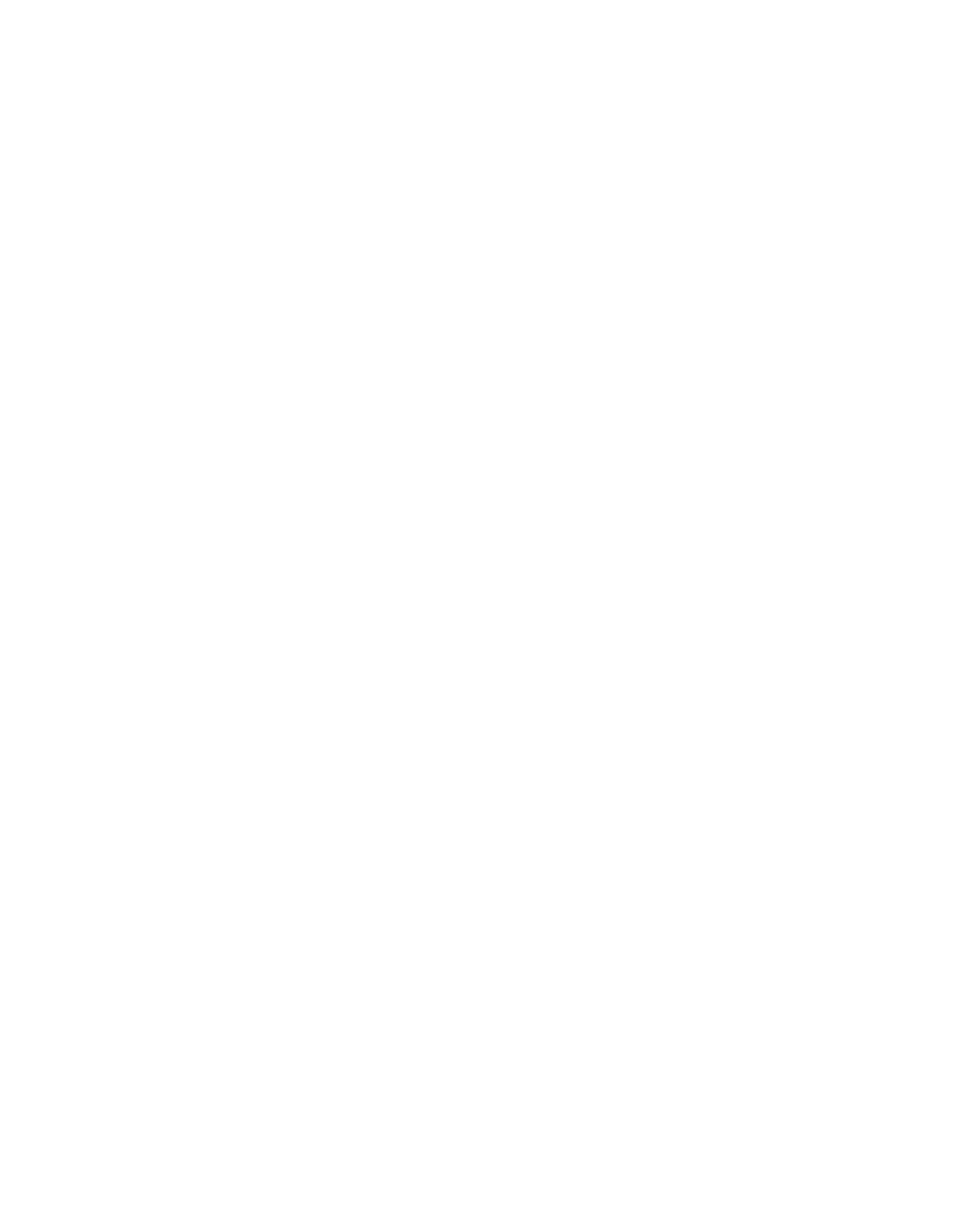## **Contents**

| Appendix A. Significant Federal Disaster                                             |
|--------------------------------------------------------------------------------------|
|                                                                                      |
| Appendix B. Major Disaster and Emergency Declarations and Number of States           |
| Appendix C. FEMA Major Disaster Assistance, by State, Calendar Years 1974-1997<br>26 |
|                                                                                      |

## **List of Tables**

| Table 2. FEMA Funding by Account, Requests, Appropriations and Outlays,         |
|---------------------------------------------------------------------------------|
|                                                                                 |
| Table 3. Stafford Act Obligations for Recent, Costly                            |
|                                                                                 |
| Table 4. Major Disaster Declarations with Cost Share Adjustments, November 1985 |
|                                                                                 |
| Table 5. Disaster Relief Fund: Requests, Appropriations, and Outlays, FY1974-   |
|                                                                                 |
| Table C. FEMA Major Disaster Assistance, by State, 1974-1997                    |
|                                                                                 |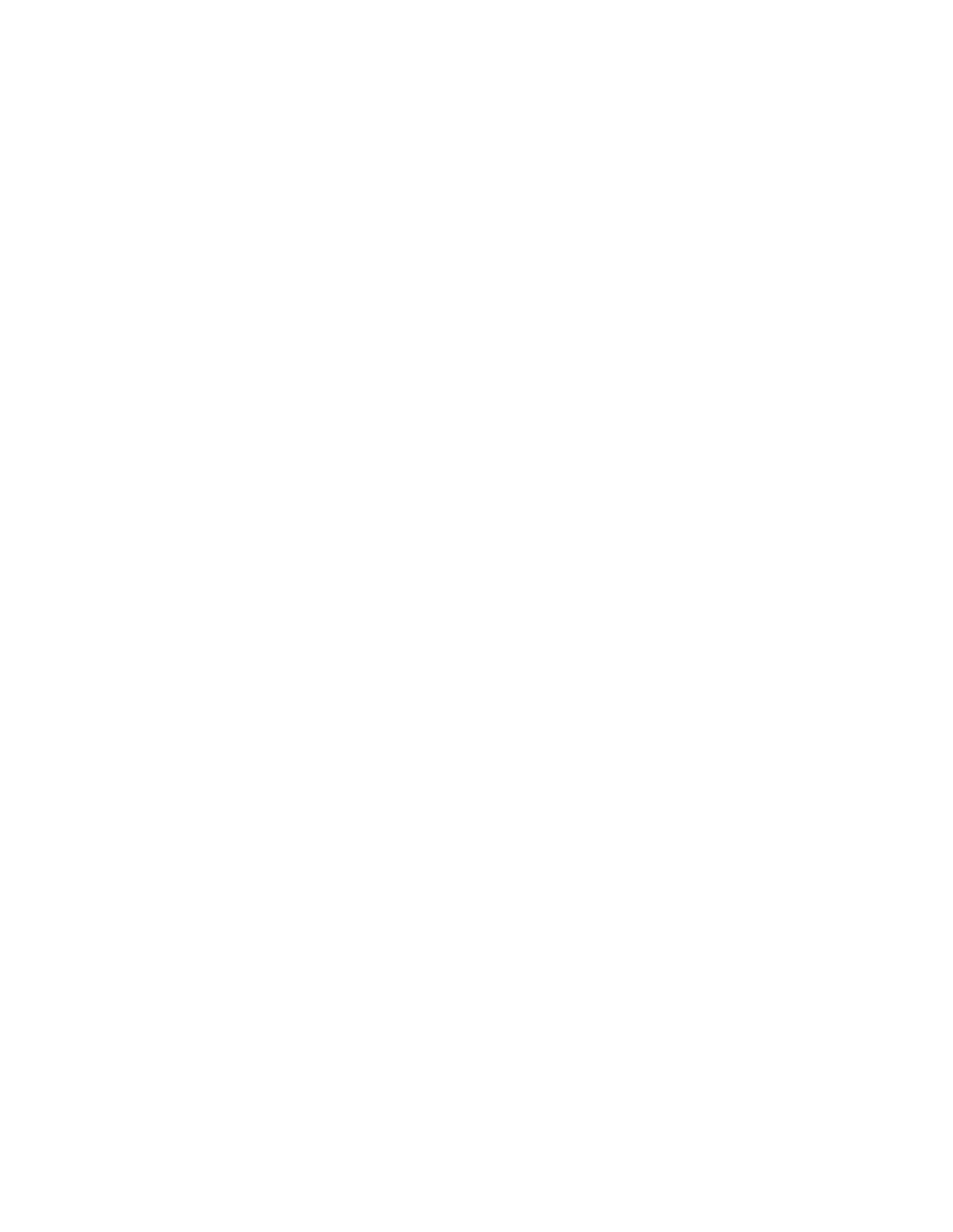## FEMA and Disaster Relief

## **Overview of FEMA**

The Federal Emergency Management Agency (FEMA) was established in June 1979 by President Carter to improve the responsiveness of the federal government to catastrophes in the United States and insular areas. FEMA provides financial and technical assistance to states and localities overwhelmed by disasters.

FEMA administers policies related to emergency management and planning, evacuation, and matters often associated with civil defense, disaster relief, fire prevention, earthquake hazard reduction, emergency broadcasting services, flood insurance, mitigation programs, $<sup>1</sup>$  and dam safety. Prior to the development of FEMA,</sup> these functions were administered by various agencies of the executive branch, such as the Defense Civil Preparedness Agency of the Department of Defense, the Federal Disaster Assistance Administration of the Department of Housing and Urban Development (disaster relief), and the National Fire Prevention and Control Administration of the Department of Commerce (fire prevention and control).<sup>2</sup> Overview information on FEMA is available on the World Wide Web at http://www.fema.gov.

The current Director of FEMA is James Lee Witt. In November 1993, FEMA reorganized the agency's 2,500 employees into five directorates, two administrations (the Federal Insurance Administration and the U.S. Fire Administration) and 10 regional offices. The most recent organizational chart of FEMA is presented in Appendix D of this report.

FEMA on occasion has been enveloped in controversy. In 1992, the agency was criticized for actions not taken after Hurricane Andrew struck south Florida. Some

<sup>&</sup>lt;sup>1</sup> Mitigation activities reduce losses in future disasters through structural changes (e.g., building dams or levees) and nonstructural changes (e.g., modifying land use patterns, relocating communities, or enacting and enforcing zoning ordinances).

 $2$  U.S. President (Carter), "Reorganization Plan No. 3 of 1978," H. Doc. 95-356, 95th Cong., 2nd sess. (Washington: GPO, 1978) p . 6 and "Federal Emergency Management Agency," Executive Order 12127, *Public Papers of the Presidents, Jimmy Carter* (Washington: GPO, Mar. 31, 1979) p. 566 and "Federal Emergency Management," Executive Order 12148, *Public Papers of the Presidents, Jimmy Carter* (Washington: GPO, July 20, 1979) p. 1277.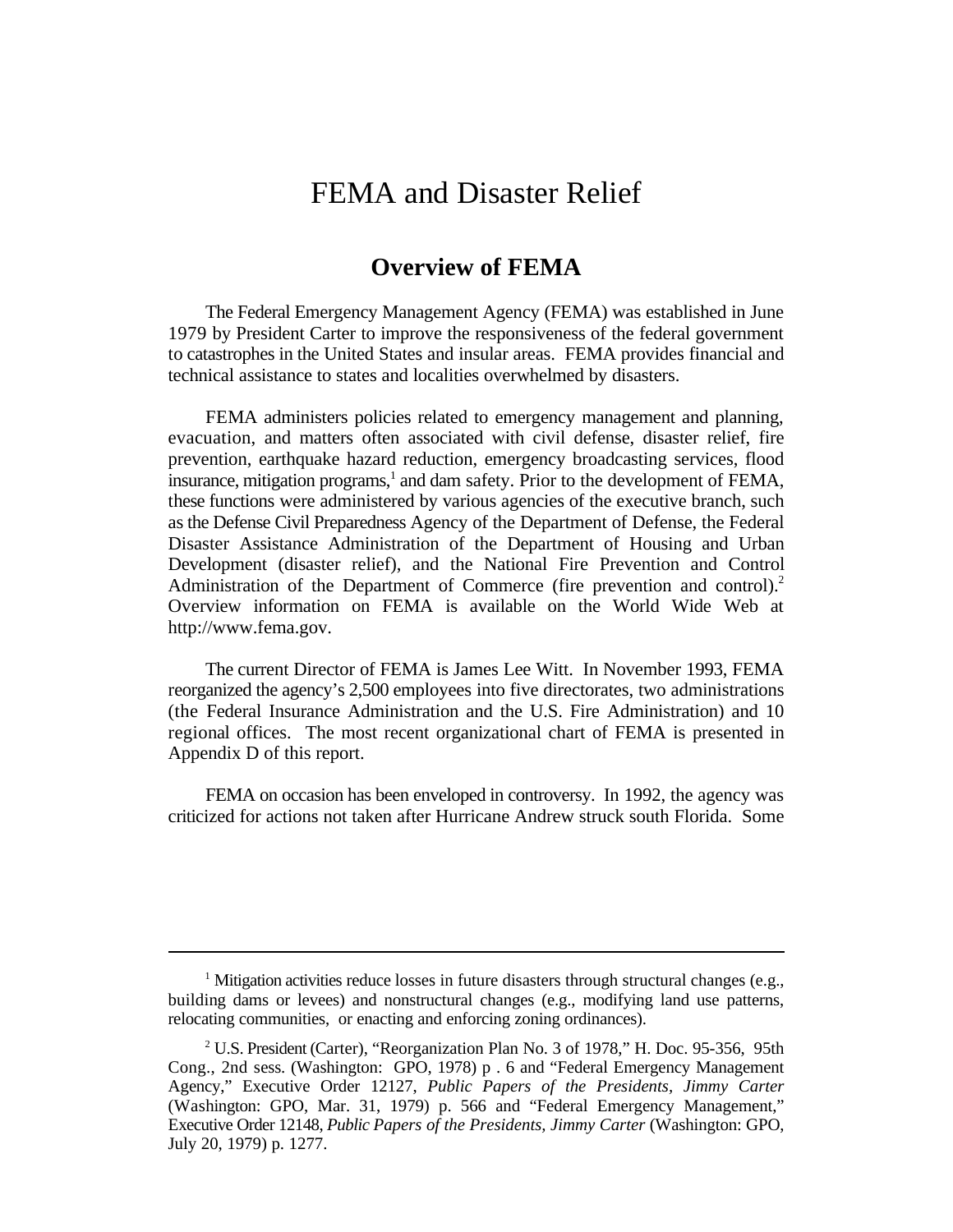argued that administrators had not fully integrated the many missions of the agency.<sup>3</sup> The reorganization of the agency in 1993 was the Clinton Administration's response to that criticism and to concerns expressed by Members of Congress and others that the agency should focus on its core function, disaster relief.<sup>4</sup>

The Government Performance and Results Act (P.L. 103-62) requires that federal agencies develop strategic plans and objectives, measure performance, and link budgets to performance plans. The intent is to encourage efficiency, effectiveness, and accountability in spending practices. In September 1997, FEMA released its first strategic plan pursuant to the Act's requirements.<sup>5</sup> The mission statement in the agency plan focuses FEMA's efforts to reduce future loss of life and property through timely delivery of assistance that is intended to help communities restore damaged services and rebuild facilities. Most emergency management responsibilities for the agency are addressed in the plan. A few authorities, notably that pertaining to the Emergency Food and Shelter program, are not mentioned or receive little attention.<sup>6</sup>

#### **Basic Authorities**

FEMA is charged with the administration of a range of authorities and programs. The most significant responsibilities and the pertinent authorities are found in the following statutes and executive orders.

#### **Statutes.**

*Continuity of government.* (National Security Act of 1947, 50 U.S.C. 404, 405 and Defense Production Act of 1950, 50 U.S.C. App. 2061 et seq.)

*Disaster relief.* Robert T. Stafford Disaster Relief and Emergency Assistance Act, 42 U.S.C. 5121 et seq. Includes civil defense authorities previously found in Civil Defense Act of 1950, 50 U.S.C. App. 2251 et seq.)

*Earthquakes.* (Earthquake Hazards Reduction Act of 1977, 42 U.S.C. 7701 et seq.)

U.S. Federal Emergency Management Agency, *Partnership for a Safer Future* 5 (Washington: Sept. 1997), p. 62. The strategic plan is also available on the FEMA website at http://www.fema.gov/library/spln\_1.htm, visited Feb. 20, 1998.

<sup>6</sup> For an analysis of the final strategic plan see: U.S. Library of Congress, Congressional Research Service, *Federal Emergency Management Agency and the 1997 Government Performance and Results Act Strategic Plan*, by Keith Bea, CRS Report 98-38 GOV (Washington: Jan. 12, 1998), p. 31.

<sup>&</sup>lt;sup>3</sup> National Academy of Public Administration, Coping with Catastrophe, (Washington: 1993), pp. 41-68.

<sup>&</sup>lt;sup>4</sup> See, for example: U.S. Congress, Senate Committee on Governmental Affairs, *Rebuilding FEMA: Preparing for the Next Disaster, hearing, 103rd Cong., 1st sess., May* 18, 1993 (Washington: GPO, 1994), p. 335. For a discussion of the reorganization of FEMA see: Richard T. Sylves, "Ferment at FEMA: Reforming Emergency Management," *Public Administration Review*, vol. 54, May/June 1994, pp. 303-307.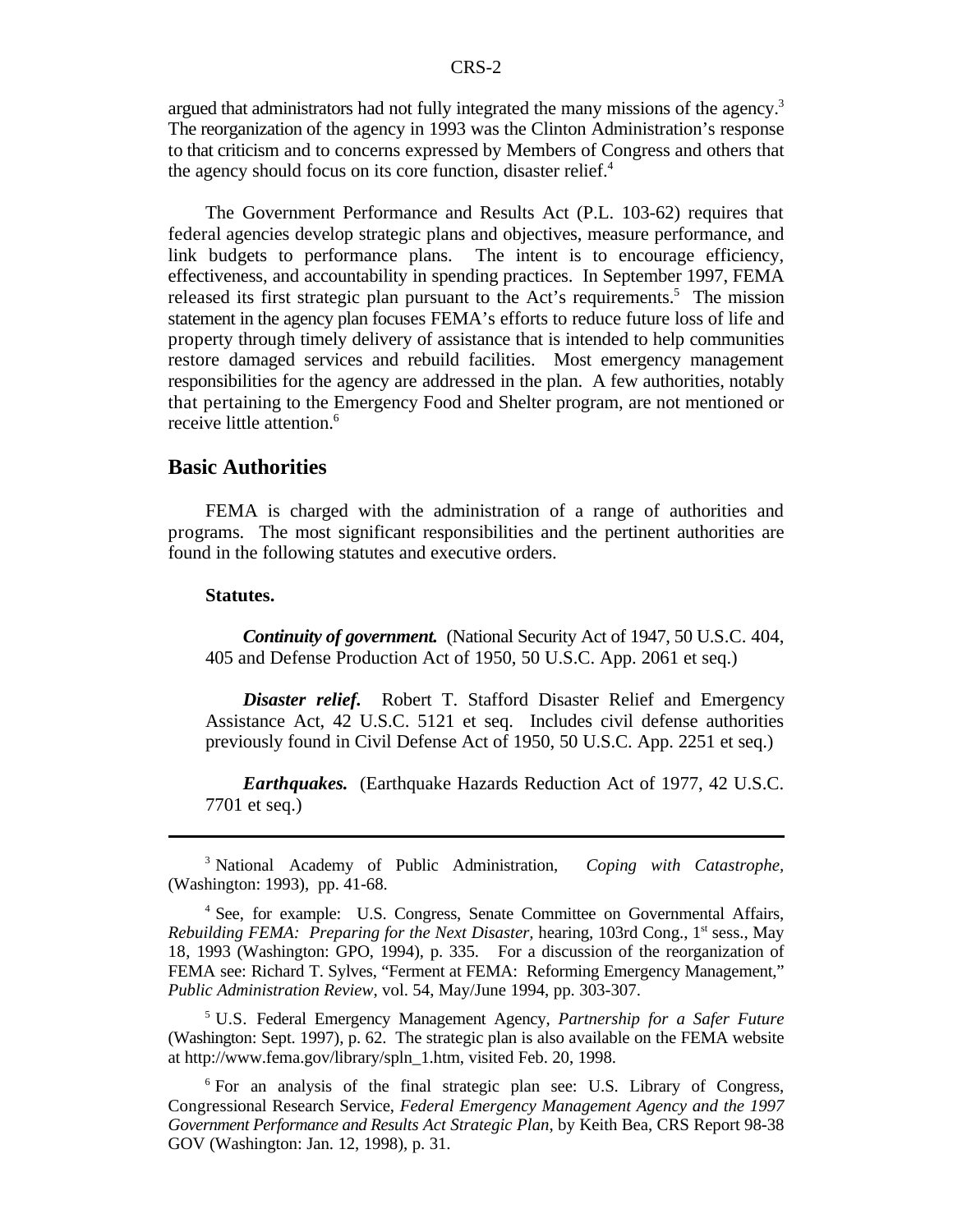*Emergency food and shelter.* (Title III, Stewart B. McKinney Homeless Assistance Act, 42 U.S.C. 11331 et seq.)

*Emergency Planning and Community Right to Know Act of 1986.* (42 U.S.C. 11001 et seq.)

*Fire control.* (Federal Fire Prevention and Control Act of 1974, 15 U.S.C. 2201 et seq.)

*Flood insurance.* (National Flood Insurance Act of 1968, 42 U.S.C. 4001 et seq.)

*Hazardous Materials Transportation Act.* (49 U.S.C. 1801 et seq.)

*Nuclear facility emergencies.* (Atomic Energy Act of 1954, 42 U.S.C. 2011 et seq.)

*Nuclear Regulatory Commission Authorization of 1980.* (Atomic Energy Act of 1964, 42 U.S.C. 2011 et seq.)

*Urban Property Protection and Reinsurance Act of 1968.* (12 U.S.C. 1749666 et seq. National Insurance Development Fund)

#### **Executive Orders.**

*E.O. 12148.* Federal Emergency Management. July 20, 1979. Amended by Executive Orders 12155, 12156, 12319, 12356, 12379, 12381, and 12919.

*E.O. 12155.* Strategic and Critical Materials. Sept. 10, 1979. Amended by Executive Order 12417.

*E.O. 12156.* Federal Emergency Management Agency; Department of Energy. Sept. 10, 1979.

*E.O. 12241.* National Contingency Plan. Sept. 29, 1980.

*E.O. 12265.* Federal Consumer Programs. Jan. 15, 1981. Amended by Executive Order 12160.

*E.O. 12417.* Strategic and Critical Materials. May 2, 1983. Amends Executive Order 12155.

*E.O. 12472.* Assignment of National Security and Emergency Preparedness Telecommunications Functions. Apr. 3, 1984.

*E.O. 12656.* Assignment of Emergency Preparedness Responsibilities. Nov. 18, 1988.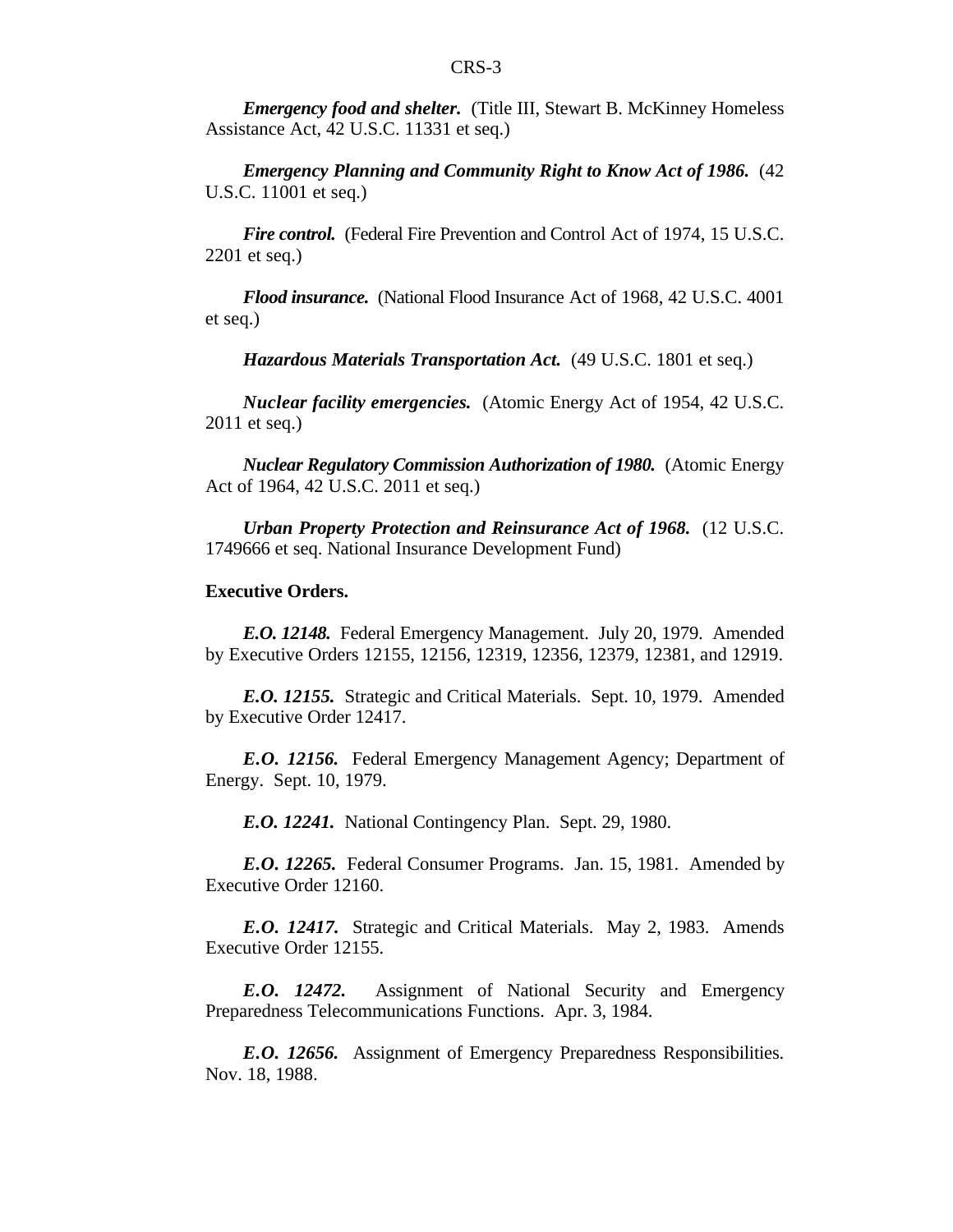*E.O. 12657.* Federal Emergency Management Agency Assistance in Emergency Preparedness Planning at Commercial Nuclear Power Plants. Nov. 18, 1988.

*E.O. 12699.* Seismic Safety of Federal and Federally Assisted or Regulated New Building Construction. Jan. 5, 1990.

*E.O. 12788.* Defense Economic Adjustment Program. Jan. 15, 1992.

*E.O. 12816.* Management Improvement in the Federal Government. Oct. 14, 1992.

*E.O. 12919.* National Defense Industrial Resources Preparedness. June 3, 1994.

*E.O. 12941.* Seismic Safety of Existing Federally Owned or Leased Buildings. Dec. 1, 1994.

#### **Agency Funding.**

For the past 15 years the annual appropriations for FEMA have ranged from a low of \$600 million to a high of approximately \$5.9 billion. In FY1997, \$5.1 billion was appropriated, including \$3.3 billion in supplementals. FY1998 funding totals \$829 million (current estimate).

The wide variation in funding is generally attributable to supplemental appropriations enacted to provide assistance after particularly destructive hurricanes and earthquakes. Table 1, below, provides information on administration requests and the appropriations approved each year since 1984.

Some patterns in requests and appropriations can be seen in Table 1. First, administration requests for operating accounts, emergency food and shelter, and other funding not associated with supplemental disaster relief hovered between \$500 and \$800 million, with relatively small shifts from one year to another. Second, appropriations have increased dramatically in recent years, compared to the lower levels approved during FY1984-FY1988. Third, in most years, appropriations usually have greatly exceeded requests, occasionally by magnitudes of four or five times the amount requested.

The difficulty of planning for disaster funding needs is apparent in the funding pattern from FY1989-FY1996. In late September, 1989, (FY1989) Hurricane Hugo struck Puerto Rico, the U.S. Virgin Islands, and the Carolinas. Two weeks later, on October 17, (FY1990) the Loma Prieta earthquake struck San Francisco. To meet the needs from these incidents, roughly \$2 billion was appropriated. In FY1991, disaster relief funds were not needed due to the continued availability of appropriations from the previous two years. However, the arrival of Hurricane Andrew in 1992 created new demands, requiring appropriations of over \$5 billion in FY1992 in response not only to that record-breaking event, but also to other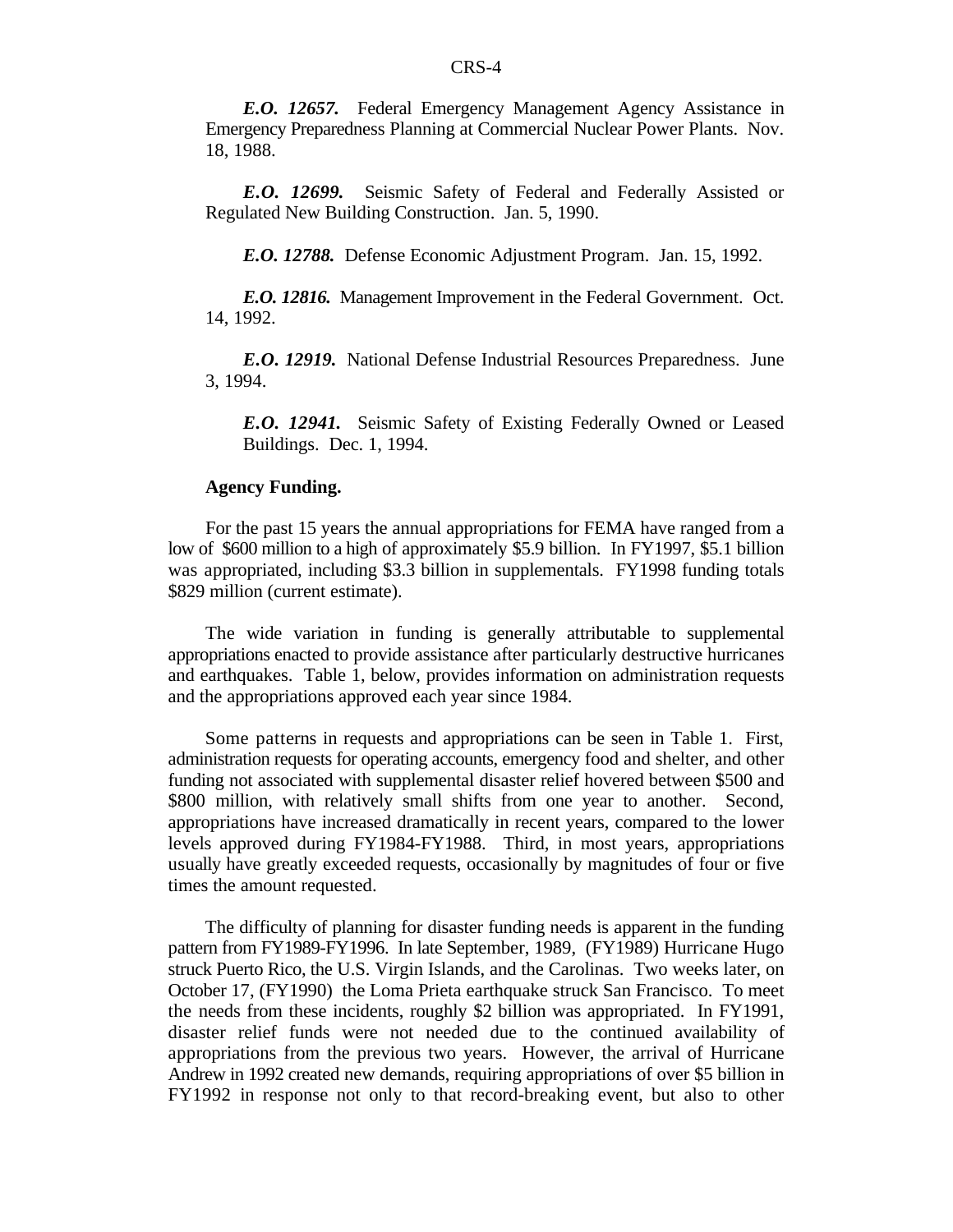catastrophes, including Hurricane Iniki (Hawaii) and Typhoon Omar (Guam).<sup>7</sup> Perhaps of greatest significance, the \$6 billion obligated by FEMA after the Northridge earthquake struck California in 1994 required additional supplemental appropriations.

|                   | Administration request |             | Appropriations |                 |  |
|-------------------|------------------------|-------------|----------------|-----------------|--|
|                   |                        | Constant    |                | Constant        |  |
| <b>FY</b>         | Nominal \$             | 1997\$      | Nominal \$     | <u> 1997 \$</u> |  |
| 1984              | \$559,928              | \$842,124   | \$577,416      | \$868,425       |  |
| 1985              | \$830,277              | \$1,198,610 | \$759,500      | \$1,096,434     |  |
| 1986              | \$634,922              | \$891,119   | \$862,802      | \$1,210,950     |  |
| 1987              | \$469,250              | \$633,180   | \$631,000      | \$851,437       |  |
| 1988              | \$613,394              | \$801,927   | \$632,111      | \$826,397       |  |
| 1989              | \$698,396              | \$885,840   | \$1,753,677    | \$2,224,349     |  |
| 1990              | \$796,273              | \$966,233   | \$1,795,820    | \$2,179,129     |  |
| 1991              | \$819,272              | \$955,977   | \$562,973      | \$656,911       |  |
| 1992              | \$723,515              | \$827,252   | \$4,834,065    | \$5,527,172     |  |
| 1993              | \$817,886              | \$912,107   | \$2,562,347    | \$2,857,530     |  |
| 1994              | \$796,846              | \$869,634   | \$5,928,474    | \$6,470,014     |  |
| 1995              | \$702,264              | \$743,451   | \$4,102,128    | \$4,342,714     |  |
| 1996              | \$817,119              | \$837,899   | \$3,972,472    | \$4,073,495     |  |
| 1997              | \$792,300              | \$696,956   | \$5,105,065    | \$4,490,733     |  |
| 1998 <sup>c</sup> | \$3,226,028            | \$2,819,955 | \$829,454      | \$725,047       |  |
| 1999              | \$831,182              | \$708,595   | NA             | NA              |  |

#### **Table 1. FEMA Funding, FY1984-FY1999** (dollars in thousands)

**Source:** FEMA justification of budget estimates, published annually by House Committee on Appropriations. Constant dollar calculation based on chain-type price index for state and local government consumption, February 1998, obtained from U.S. Department of Commerce, Bureau of Economic Analysis website (STATUSA subscription).

<sup>a</sup>Initial request by the President. Does not include subsequent adjustments.

<sup>b</sup>Includes all appropriations, including supplementals.

Request for FY1998 included \$2.4 billion for disaster relief. The FY1997 supplemental appropriations approved in P.L. 105-18 included \$3.3 billion, \$2.3 billion of which is available in FY1998. See Table 4 of this report for further information on disaster relief appropriations.

<sup>d</sup>Request for FY1999 also includes emergency contingency request of \$2.3 billion for disaster relief, pending designation of that amount as emergency funding by the President and the Congress.

Six appropriations accounts constitute FEMA's budget, as summarized below:

 $\bullet$  Salaries and expenses (S&E) - Funds used for employee salaries, benefits, and non-personnel costs such as travel, rental payments, supplies, and equipment.

 $\alpha$  Money is generally appropriated to the disaster relief fund not only for individual catastrophic events, but for all declared disasters as well.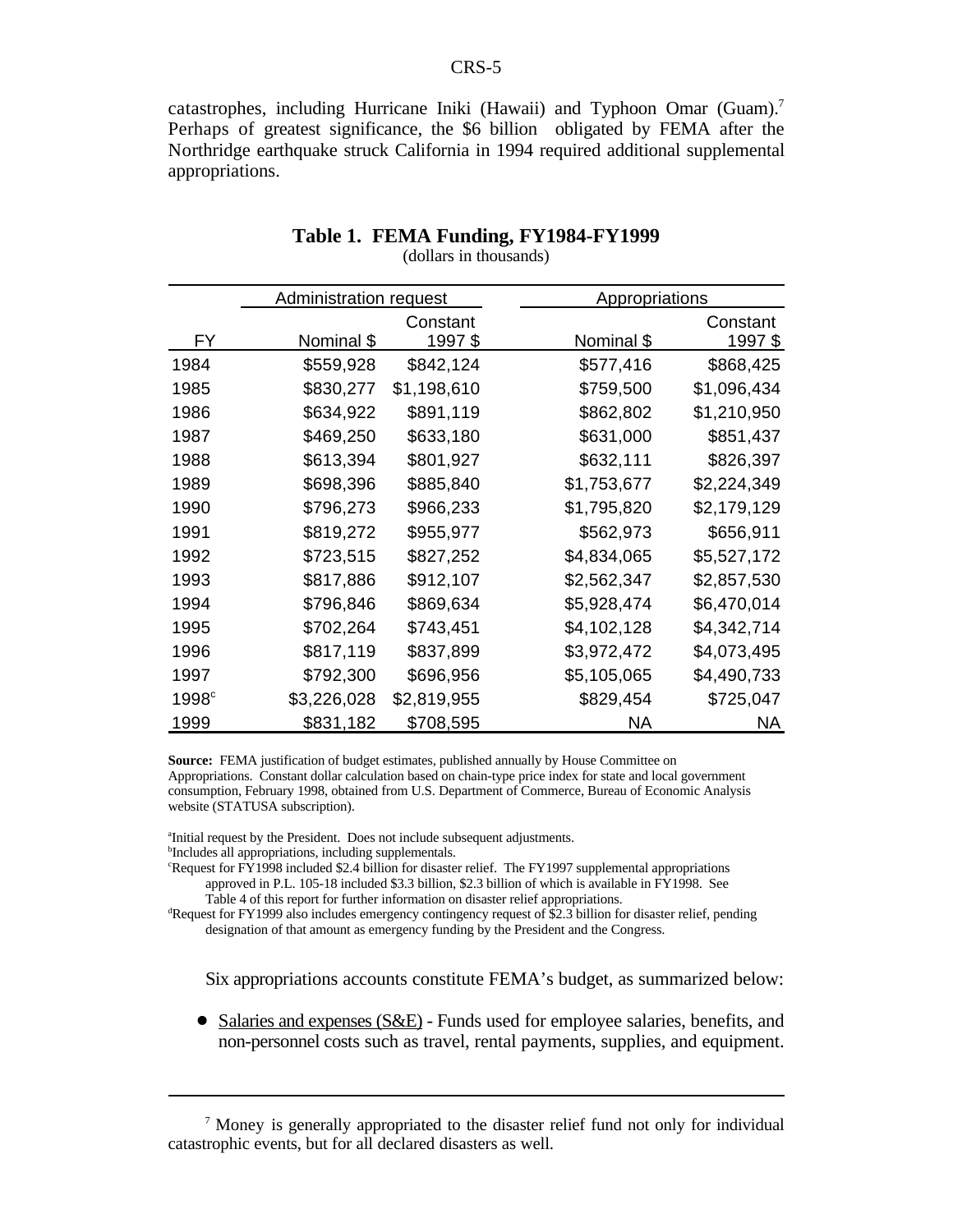Allocations are made among directorates, administrations, and regional offices;

- Office of Inspector General (OIG) Investigations, audits, and inspections are carried out with these funds. The Office of Inspector General was established by P.L. 100-504;
- Disaster Relief Fund (DRF) As authorized by the Stafford Act (see next section of this report), funds are distributed to state and local governments, non-profit organizations, and individuals for assistance after the President declares a major disaster or an emergency. Also, the FEMA Director may award fire suppression assistance funds to lessen major fire destruction;
- ! Emergency Management and Planning Assistance (EMPA) EMPA funds a range of emergency management programs for state and local governments. Grantees may use funds to improve readiness, simulations and drills, and fire prevention, and to undertake mitigation activities that reduce losses from future disasters. These funds are also used by FEMA to improve information technology, transportation, and communication facilities that are dispatched to disaster areas;
- ! Emergency Food and Shelter Program (EFSP) Funding is distributed by a National Board (composed of representatives of certain voluntary agencies) to shelters and kitchens that serve the homeless. Local service providers may use the money to provide food, limited rental assistance, or home repair, or to operate shelters;
- Disaster Assistance Loan Subsidy (DLS) Under the Stafford Act FEMA may provide loans to states or other public applicants which need assistance to meet the cost-share provisions.

FEMA administers a number of revenue based funds that, as a rule, do not require appropriations. These include the following.

- 1. A **Working Capital Fund** was established in the FY1997 appropriations legislation (P.L. 104-204) to provide for more efficient administrative practices. Funds have not been appropriated; instead, future appropriations, payments from entities within FEMA, other federal agencies, or other sources "authorized by law" pay for administrative services better performed through central services. The fund was available without fiscal year limitation. The FY1998 appropriations legislation (P.L. 105-65) does not contain the Working Capital Fund provisions, but the request for FY1999 does contain such a provision.
- 2. The **National Insurance Development Fund** provided riot and crime insurance since the 1968 civil disturbances. Authority for this fund has expired, and the activity is being closed out.
- 3. The **National Flood Insurance Fund** reimburses homeowners who elect to participate in the program. Money necessary for payments is obtained from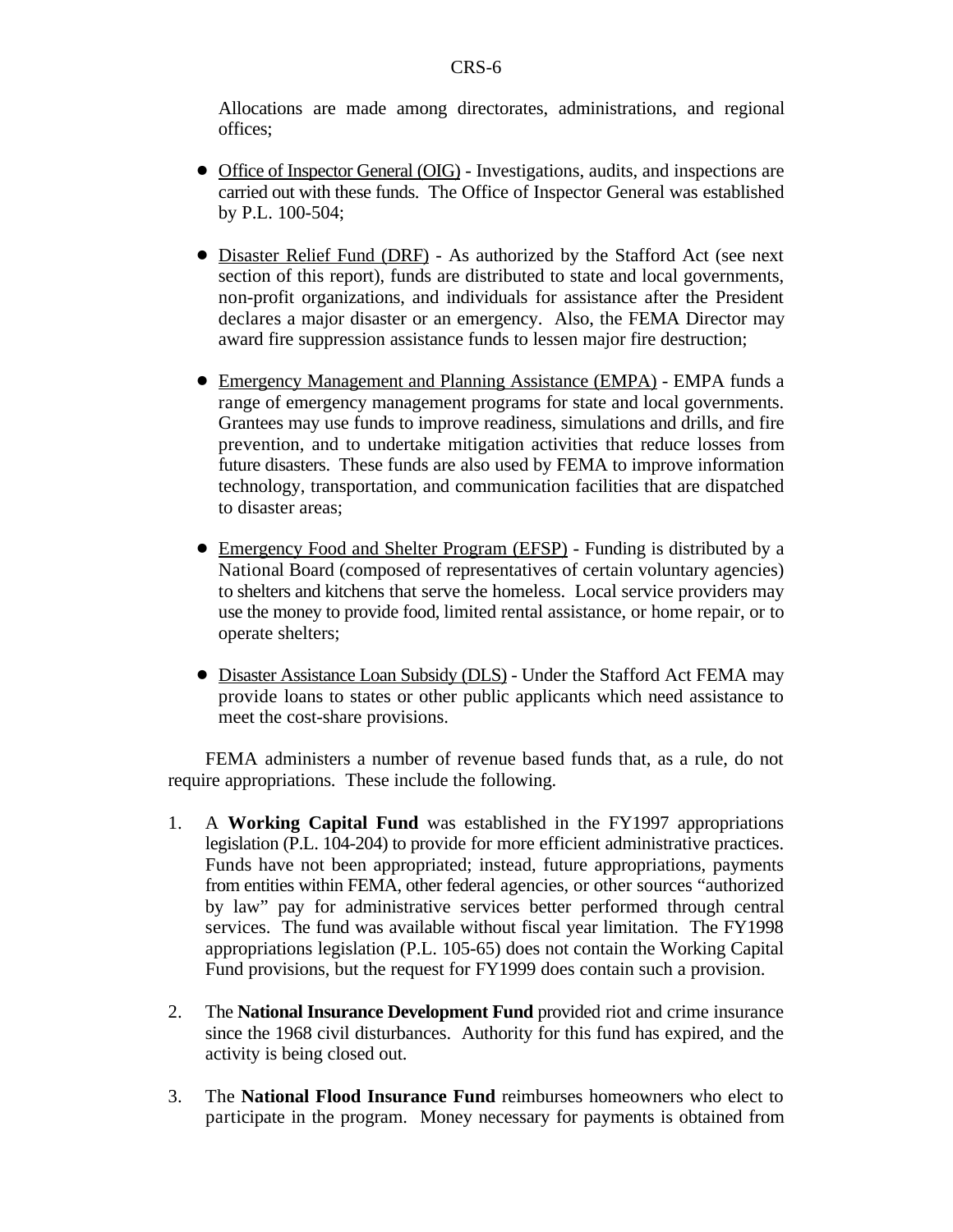premium payments and borrowed from the U.S. Treasury. According to the Director of FEMA, roughly \$800 million has been borrowed as of March 1998.

- 4. Bequests and gifts for disaster relief assistance are administered through the **Cora Brown Fund.**
- 5. The President's request for FY1999 includes a one-time appropriation for the **Radiological Emergency Preparedness (REP) Fund**. The revenue in this fund, collected from licensed operators of nuclear power plants, is used to help state and local government prepare for possible incidents in communities surrounding those facilities. While such fees have been collected in past years to offset appropriations, the intent is to establish a self-supporting fund. Startup funding of \$12.8 million is requested for FY1999.

Table 2 provides detail on the six budget accounts for the agency for the most recent years, along with information on new budget proposals for FY1999.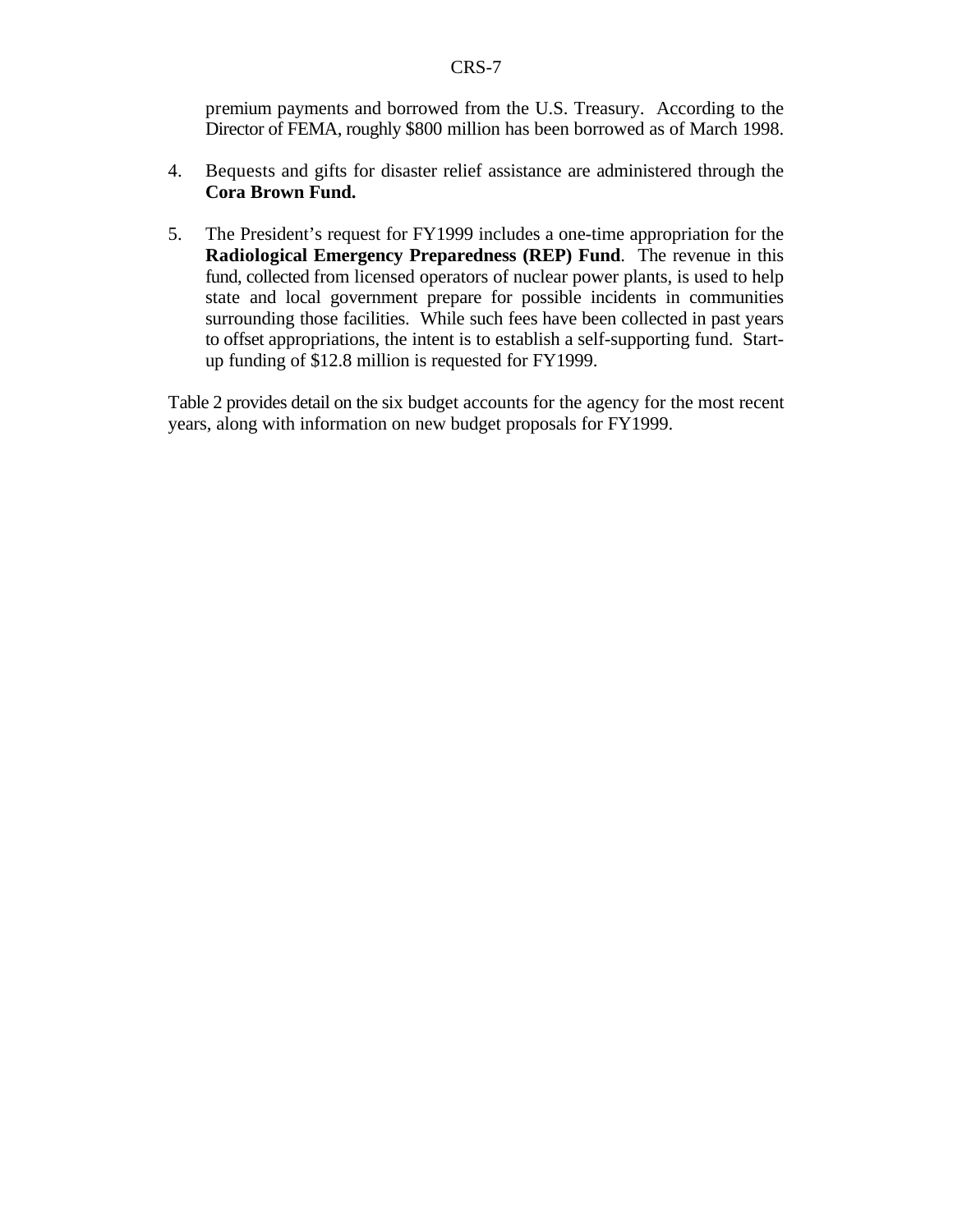|                  | FY1997    |               |           |                   | <b>FY1998</b> |                     |             | FY1999        |                     |  |
|------------------|-----------|---------------|-----------|-------------------|---------------|---------------------|-------------|---------------|---------------------|--|
|                  | Request   | Appropriation | Outlay    | Request           | Appropriation | Outlay <sup>a</sup> | Request     | Appropriation | Outlay <sup>a</sup> |  |
| <b>DRF</b>       | \$320     | \$4,620       | \$2,551   | $\degree$ \$2,758 | \$320         | \$3,252             | $b$ \$2,566 | NA            | \$2,642             |  |
| S&E              | \$167     | \$174         | \$208     | \$176             | \$172         | \$175               | \$171       | NA            | \$172               |  |
| EMP              | \$199     | \$219         | \$183     | \$265             | $4$ \$ 244    | \$228               | \$196       | <b>NA</b>     | \$218               |  |
| IG               | \$5       | \$5           | \$6       | \$5               | \$5           | \$5                 | \$5         | NA            | \$5                 |  |
| <b>EFS</b>       | \$100     | \$100         | \$100     | \$100             | \$100         | \$100               | \$100       | NA            | \$100               |  |
| <b>DLS</b>       | \$2       | \$2           | \$34      | \$2               | \$2           | \$7                 | \$2         | <b>NA</b>     | \$2                 |  |
| <b>MIT</b>       | <b>NA</b> | <b>NA</b>     | NA        | d                 | d             | <b>NA</b>           | \$50        | <b>NA</b>     | \$25                |  |
| REP <sup>e</sup> | <b>NA</b> | NA            | <b>NA</b> | <b>NA</b>         | NA            | NA                  | \$13        | NA            | $(\$4)$             |  |

**Table 2. FEMA Funding by Account, Requests, Appropriations and Outlays, FY1997-FY1999** (dollars in millions)

**Sources:** U.S. Office of Management and Budget, *Appendix, Budget of the United States Government, Fiscal Year 1998*, (Washington: 1997), pp. 1047-1055. and U.S. Congress, House Committee on Appropriations, *Departments of Veterans Affairs and Housing and Urban Development, and Independent Agencies* Appropriations for FY1998, 105<sup>th</sup> Cong., 1<sup>st</sup> sess. (Washington: 1997), p. 355. Appropriations include supplementals. Does not include transfers or rescissions.

**Note:** Outlays may exceed appropriations in any fiscal year because funded activities may be carried over from previous fiscal years. This is particularly evident with regard to the Disaster Relief Fund as some repair and replacement contracts require years to pay down.

<sup>a</sup>Estimates.

<sup>b</sup> Of this total \$2.258 billion is requested as contingency funding, available only when designated by the President and the Congress as an emergency requirement under the Balanced Budget Act, as amended.

<sup>c</sup> The FY1998 request included \$50 million for a proposed mitigation program to be funded from the Disaster Relief Fund.

<sup>4</sup> From the amount appropriated in the EMP account, \$30 million is available in FY1998 for hazard mitigation grants; \$1.5 million, for a specified project in Jackson, Mississippi.

<sup>e</sup> The REP fund would be based on fees collected from Nuclear Regulatory Commission licensees. The FY1999 request is expected to be "one-time" funding to establish the fund. Offsetting receipts not shown.

| Abbreviations: | DRF - Disaster relief fund       | S&E - Salaries and expenses               | EMP - Emergency management and planning<br>assistance |
|----------------|----------------------------------|-------------------------------------------|-------------------------------------------------------|
|                | IG - Office of Inspector General | EFS - Emergency food and shelter program  | DLS - Disaster assistance loan program                |
|                | MIT - Pre-Disaster Mitigation    | REP - Radiological Emergency Preparedness |                                                       |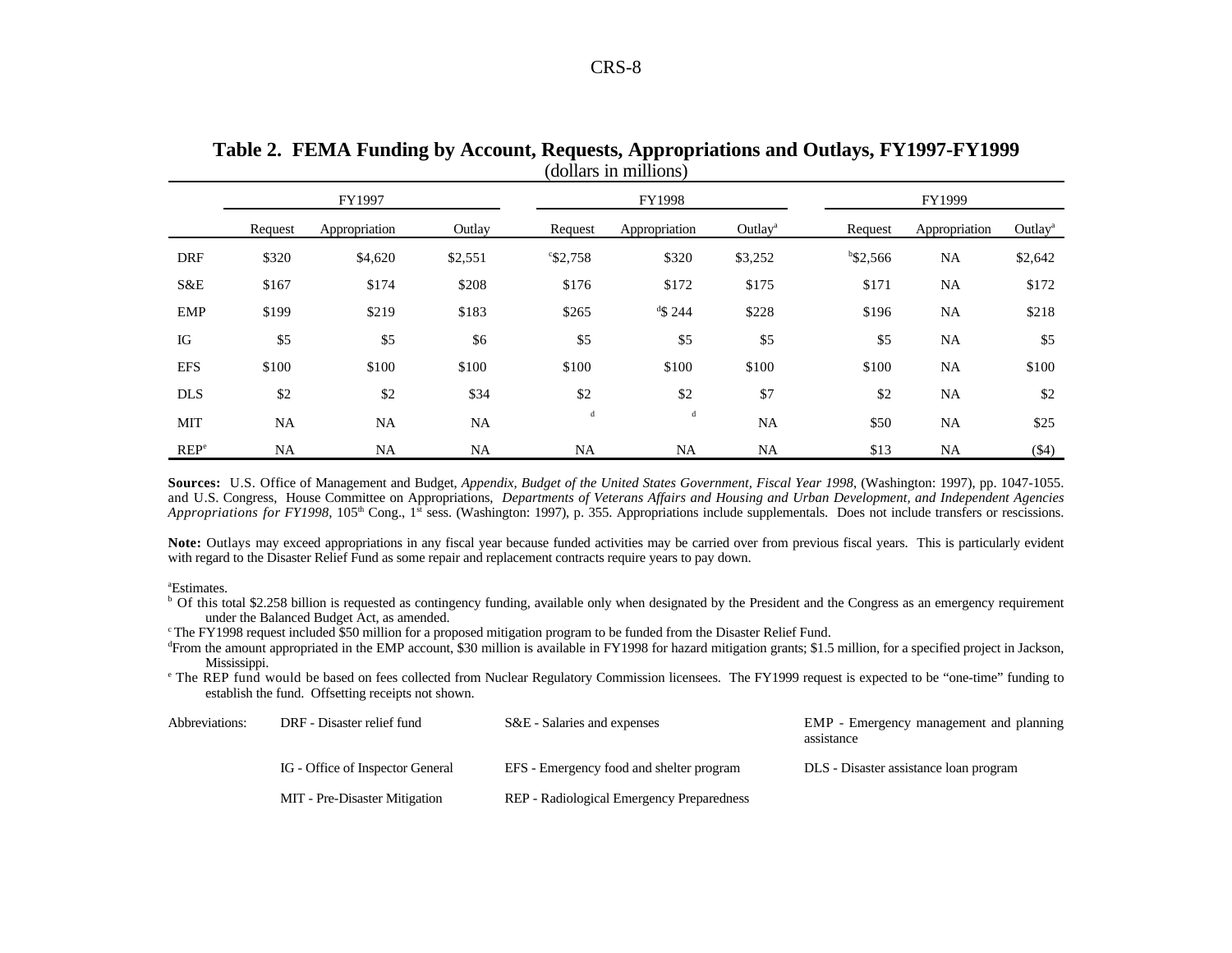#### **Disaster Relief**

#### **Overview of the Stafford Act**

The principal federal authority for the provision of disaster relief is the Robert T. Stafford Disaster Relief and Emergency Assistance Act.<sup>8</sup> The act authorizes the President to issue major disaster or emergency declarations (the latter provide considerably less federal assistance than the former), sets out eligibility criteria, and specifies the types of assistance the President may authorize. Executive Order 12148 (1979) delegates to FEMA most of the authority granted to the President under the Disaster Relief Act of 1974. Among the few authorities not delegated are those to: (1) declare emergencies or major disasters; (2) repair or replace federal facilities; (3) order the military to provide assistance; and (4) distribute food coupons and surplus commodities.

The Stafford Act defines a major disaster in terms of specific "natural" catastrophes (hurricane, tornado, tsunami, earthquake, volcanic eruption, and others) and, "regardless of cause," a fire, flood, or explosion. The explosions in New York City's World Trade Center in 1993 and in Oklahoma City in 1995, for example, resulted in major disaster declarations

Not all catastrophes result in Stafford Act assistance. The statute requires that the President, prior to issuing either an emergency or a major disaster declaration, determine that sufficient damage has occurred to warrant assistance "to supplement the efforts and available resources of states, local government, and disaster relief organizations ...."<sup>9</sup> While the President has been granted considerable discretion in deciding whether to issue a declaration, the statute requires that state and local resources be overwhelmed before a disaster is declared.<sup>10</sup> According to FEMA, 66 requests for major disaster declarations were received during FY1997. Of these requests, 49 resulted in major disaster declarations; two were declared as emergencies; and the remaining 15 did not result in any declaration.<sup>11</sup> Table 3 lists examples of recent especially destructive and costly events declared to be major disasters.

 $8$  P.L.93-288, the Disaster Relief Act of 1974 (May 22, 1974; 88 Stat. 143-164), as amended by P.L. 100-707 (Nov. 23, 1988; 102 Stat. 4689-4711), 42 U.S.C. 5121 et seq. The Act was further amended by the 103rd Congress as follows: modification of hazard mitigation authority, P.L. 103-181 (Dec. 8, 1993; 107 Stat. 2054-2056) and transfer of civil defense authority, P.L. 103-337 (Oct. 5, 1994; 108 Stat. 2663)

 $\degree$  Section 102(2) of the Stafford Act, 42 U.S.C. 5122.

 $10$  "All requests for a declaration by the President that a major disaster exists shall be made by the Governor of the affected State. Such a request shall be based on a finding that the disaster is of such severity and magnitude that effective response is beyond the capabilities of the State and the affected local governments and that Federal assistance is necessary." 18 U.S.C. 5170, 102 Stat. 4696.

<sup>&</sup>lt;sup>11</sup> U.S. Federal Emergency Management Agency. Justification of Estimates, Fiscal *Year 1999,* (Washington: Feb. 1998), p. DR-4.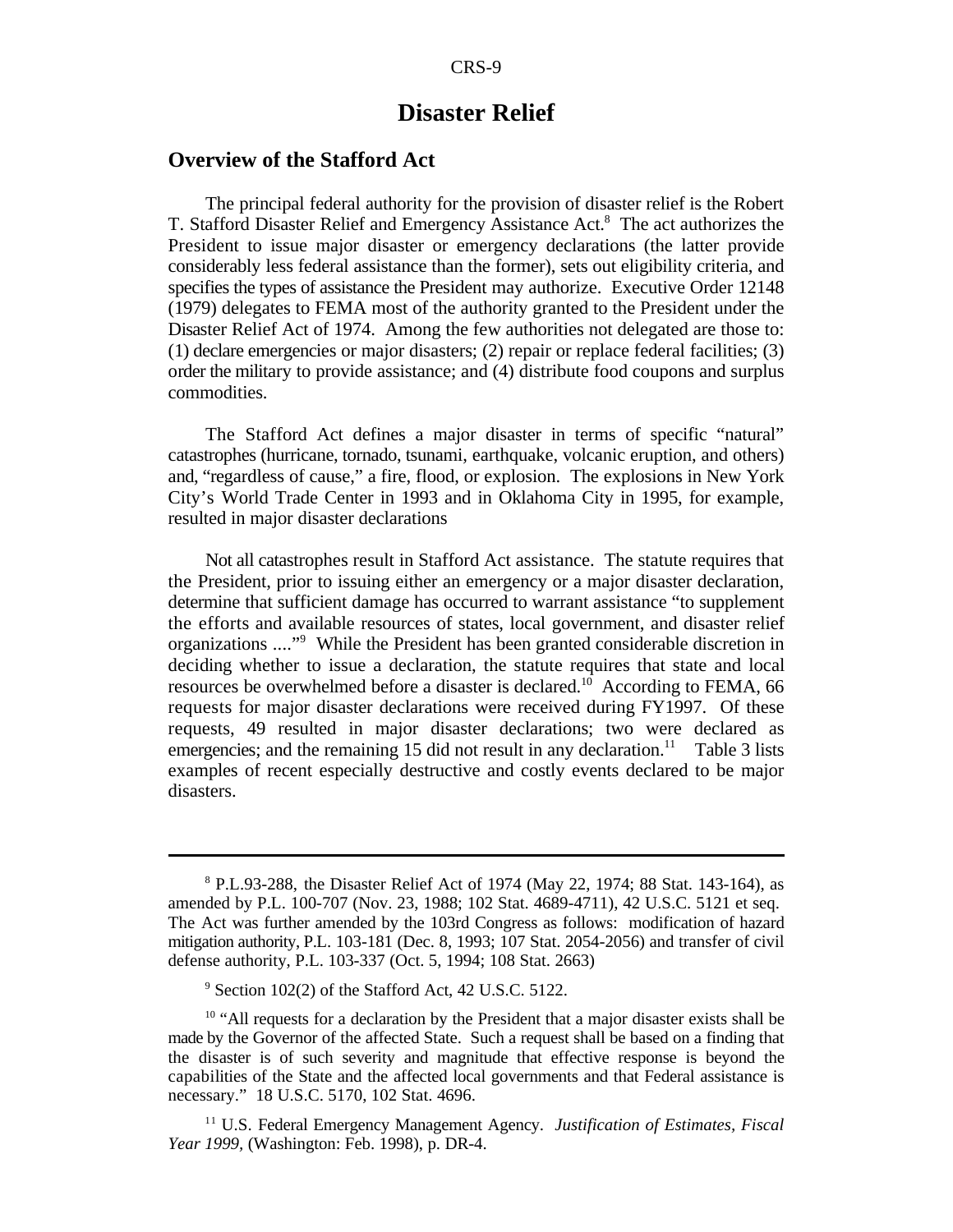| Date of occurrence | <b>FEMA</b><br>contract no. | Disaster name                 | Amount<br>obligated |
|--------------------|-----------------------------|-------------------------------|---------------------|
| Sept. 17, 1989     | 841-844                     | Hurricane Hugo                | \$1,317             |
| Oct. 17, 1989      | 845                         | Loma Prieta earthquake        | \$844               |
| Aug. 24, 1992      | 955, 956                    | <b>Hurricane Andrew</b>       | \$1,832             |
| June - July, 1993  | 993-1001                    | Midwest floods                | \$1,148             |
| Jan. 17, 1994      | 1008                        | Northridge earthquake         | \$6,076             |
| July 3, 1994       | 1033-1035                   | <b>Tropical Storm Alberto</b> | \$437               |
| Sept. 15, 1995     | 1067-1068                   | Hurricane Marilyn             | \$500               |
| Sept. 5, 1996      | 1134-1135                   | Hurricane Fran                | \$542               |
| Feb.-Mar. 1997     | 1173-1175                   | Dakota floods                 | \$514               |

#### **Table 3. Stafford Act Obligations for Recent, Costly Major Disasters, as of July 1995** (dollars in millions)

**Source:** FEMA, Office of Congressional Affairs, funding data as of Dec. 31, 1997.

Lesser catastrophes that overwhelm local and state governments may not result in major disaster declarations, but may still be catalysts for federal action. Broader, more inclusive language is used to define an "emergency" under the Stafford Act. The act lists no specific causal events; instead, an emergency is an event in which "Federal assistance is needed to supplement State and local efforts and capabilities to save lives and to protect property and public health and safety, or to lessen or avert the threat of a catastrophe in any part of the United States."<sup>12</sup> In 1995, damages associated with Hurricane Erin in Florida and the bombing of the federal building in Oklahoma City resulted in emergency declarations.<sup>13</sup>

#### **Types of Major Disaster Assistance**

Under the Stafford Act, federal agency heads may provide federal resources (personnel, equipment, and technical services) to assist the stricken area after the President has declared a major disaster. In addition, FEMA may provide grants for specific types of assistance. A summary list of key types of assistance that may be

 $12$  Section 102(1) of the Stafford Act, 42 U.S.C. 5122.

 $13$  The bombing of the Alfred P. Murrah building on April 19, 1995, is significant from the perspective of the Stafford Act for two reasons. First, the emergency declaration (#3115-EM) initially issued was later revised as a major disaster declaration (#1048-DR). Second, the initial emergency declaration marked the first time that a President issued an emergency declaration without a request from the governor under authority of Section 501(b) of the Stafford Act (42 U.S.C. 5191). This provision authorizes the President to act unilaterally if "the primary responsibility for response rests with the United States."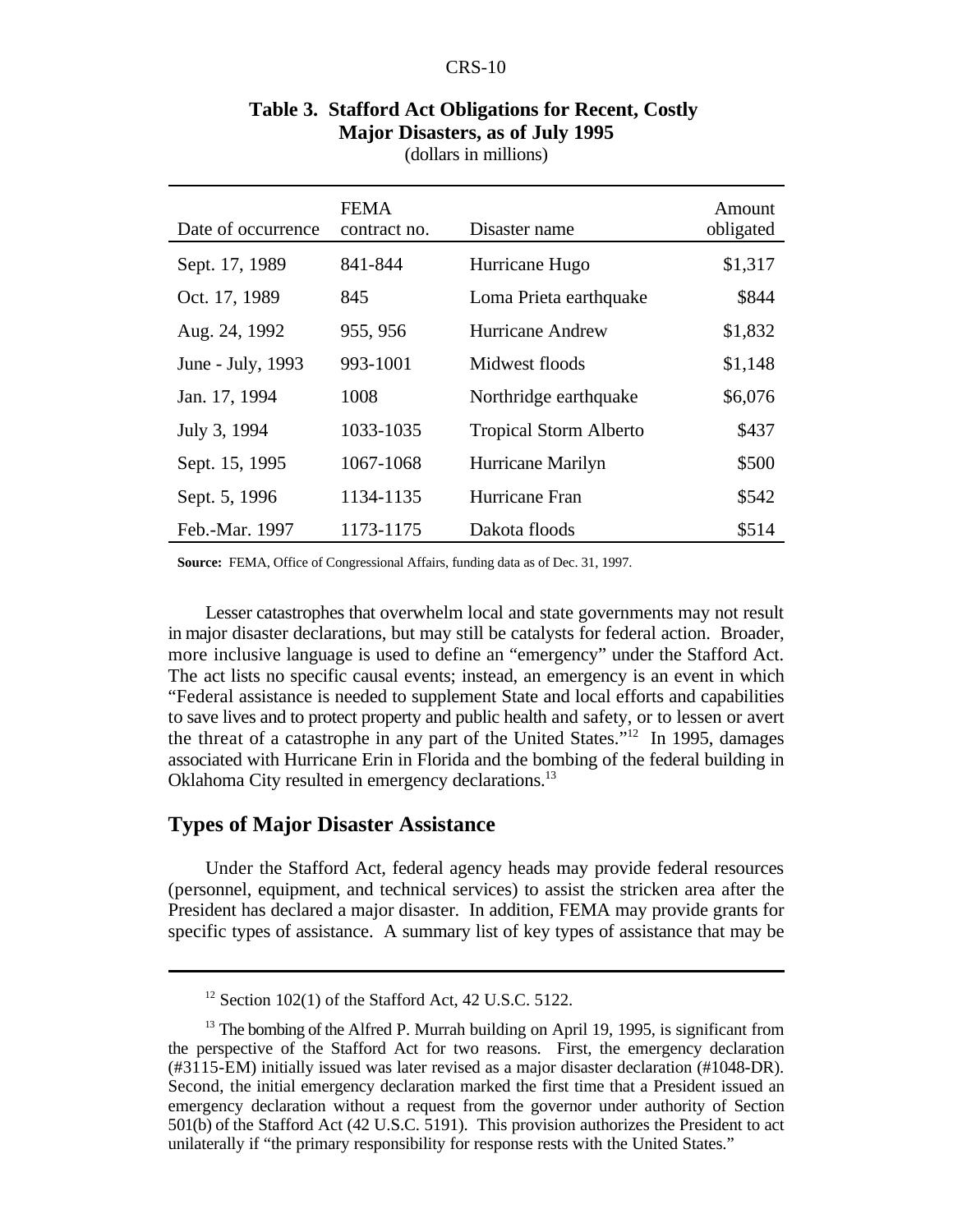provided is outlined below. Most of the assistance may be provided only under a major disaster declaration. Except where noted, this assistance is authorized by the Stafford Act. Beyond these measures, federal agencies other than FEMA provide aid to disaster victims and communities.<sup>14</sup> Appendix A of this report lists significant federal disaster assistance programs currently available. The programs are listed by funding agency. Types of assistance available from federal agencies are discussed below.

#### **Human Services.**

Human services aid (formerly referred to as "Individual Assistance" programs) is given to individuals and families to help disaster victims with essential needs and to replace lost goods. The following types of assistance are provided by FEMA and other agencies.

*Disaster Housing Assistance (DHA).* Authorized by Section 408 of the Stafford Act (42 U.S.C. 5174), the DHA assures disaster victims a safe place to live until repairs are completed on damaged residences.<sup>15</sup> The basic forms of assistance include: money for rent payments, grants for essential home repair, and the provision of mobile homes, when necessary. Funds are provided for expenses that are not covered by insurance.

*Individual and Family Grants.* The Individual and Family Grant (IFG) Program, authorized by Section 411 of the Stafford Act (42 U.S.C. 5178) is a federal/state cost-shared program. It provides funds for the necessary expenses and serious needs of disaster victims which cannot be met through other forms of disaster assistance or through insurance. In FY1998, maximum grants of \$13,400 may be provided; historically, average grants approved ranged from \$2,000 to \$4,000. Assistance from the IFG can be used for housing, personal property, medical, dental, funeral, and transportation expenses, and for required flood insurance premiums. The state administers the IFG program and pays 25% throughout the grant amount; the federal government provides the remaining 75%.

*Small Business Administration Disaster Loans.* The Small Business Administration (SBA) can make federally subsidized loans to repair or replace homes, personal property, or businesses which sustained damages not covered by insurance (15 U.S.C. 636(b)). Three types of disaster loans provided by SBA include: (1) home disaster loans, to homeowners and renters to repair or replace disaster-related damages to homes or personal property; (2) business physical disaster

 $14$  For descriptions of other assistance programs see: U.S. Executive Office of the President and U.S. General Services Administration, *1997 Catalog of Federal Domestic Assistance,* (Washington: 1997), pp. 1308. and U.S. Congress, Senate Bipartisan Task Force on Funding Disaster Relief, *Federal Disaster Assistance,* S. Doc. 104-4 (Washington: GPO, Mar. 15, 1995), p. 194.

 $15$  Prior to FY1996 FEMA referred to this program using the statutory title, "Temporary Housing Assistance." For information on housing assistance, see: U.S. General Accounting Office, *Guidance Needed for FEMA's "Fast Track" Housing Assistance Process,* GAO report RCED-98-1 (Washington: Oct. 17, 1997), p. 44.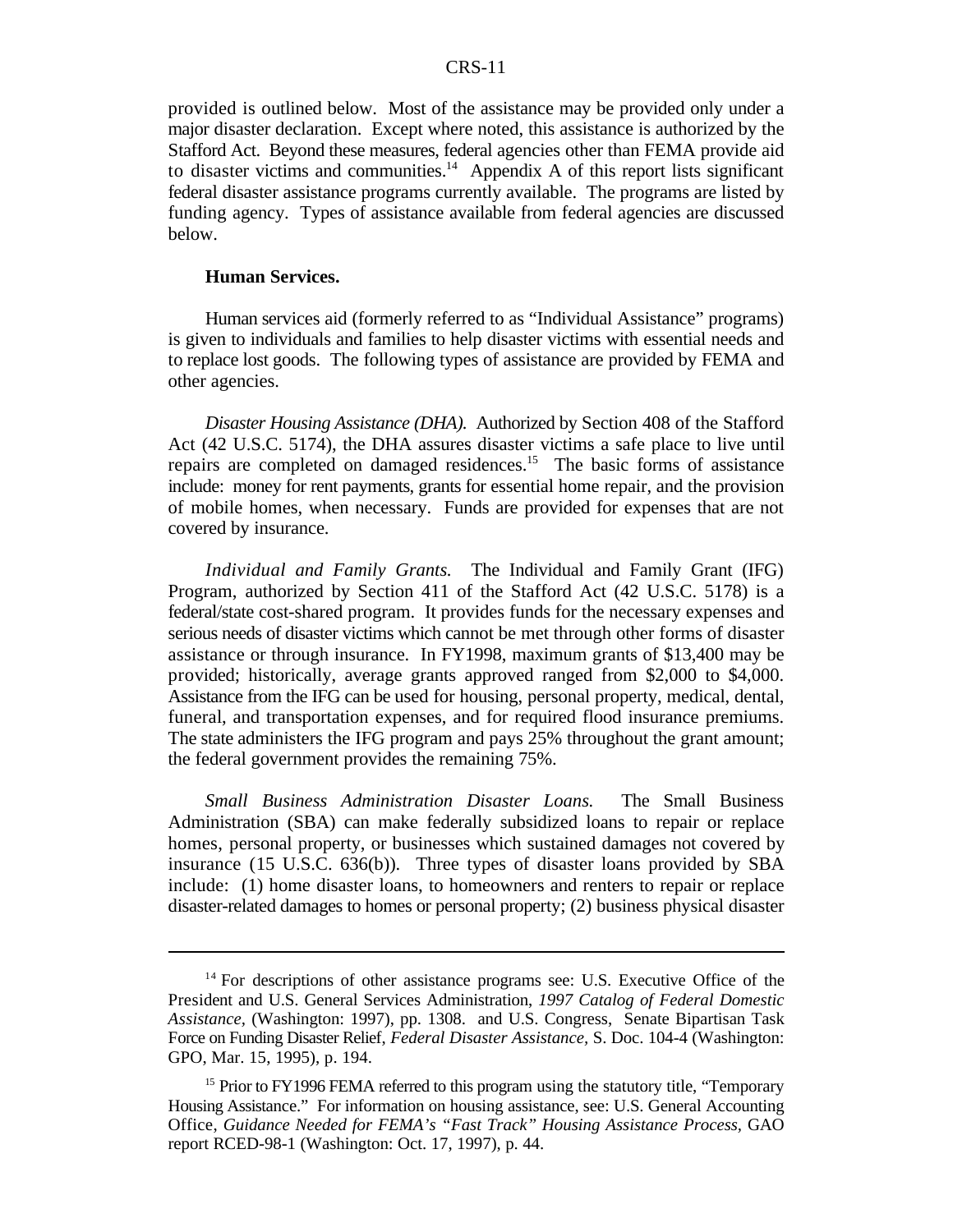loans, to business owners to repair or replace disaster-damaged property, including inventory and supplies; and (3) economic injury disaster loans, which provide capital to small businesses and to small agricultural cooperatives to assist them through the disaster recovery period.

*Farm Service Agency (FSA) Loans.* The U.S. Department of Agriculture can make loans of up to \$500,000 for the repair or replacement of damaged farm and aquaculture property and supplies (7 U.S.C. 1961). Assistance is authorized after a presidential declaration of a major disaster or upon declaration by the Secretary of Agriculture. Loans are provided at a 4.5% interest rate for no more than 20 years for production (up to 80% of loss) and no more than 40 years for property (up to 100% of loss). Assistance is provided only to those without access to credit.

*Unemployment Assistance*. Disaster unemployment assistance authorized by Section 410 of the Stafford Act (42 U.S.C. 5177) is administered through the U.S. Department of Labor. It is available for persons unemployed as a result of the disaster. The assistance cannot exceed compensation limits established by the state and continues to be provided until the individual is reemployed, but for not more than 26 weeks.

*Food commodities.* Commodities may be made available at mass feeding locations and food coupons may be distributed to low-income households, as authorized by Section 412 of the Stafford Act (42 U.S.C. 5179). Emergency management regulations require that adequate stocks of food be ready and conveniently available in any area of the United States which suffers a major disaster or emergency.

*Legal Services.* Legal services which include legal advice, counseling, and representation in non fee-generating cases may be provided to low-income individuals who require them as a result of a major disaster. Authorized by Section 415 of the Stafford Act, 42 U.S.C. 5182.

*Crisis Counseling.* Counseling provided through the National Institute of Mental Health, may be available to individuals or groups coping with mental or emotional crises as a result of the disaster. Authorized by Section 416 of the Stafford Act, 42 U.S.C. 5183.

*Gifts and Bequests for Disaster Assistance.* Other assistance may be provided from the Cora Brown Fund administered by FEMA, for needs of disaster victims which cannot be met through governmental or other organizational programs. Established by bequest; see regulations at 44 CFR 206.181.

#### **Infrastructure Assistance.**

The infrastructure program provides funds to units of government and to certain non-profit organizations to meet immediate needs of communities and to rebuild disaster stricken areas. In addition to Stafford Act authority, legislation authorizes the Department of Transportation to provide funds for the repair of damaged highways.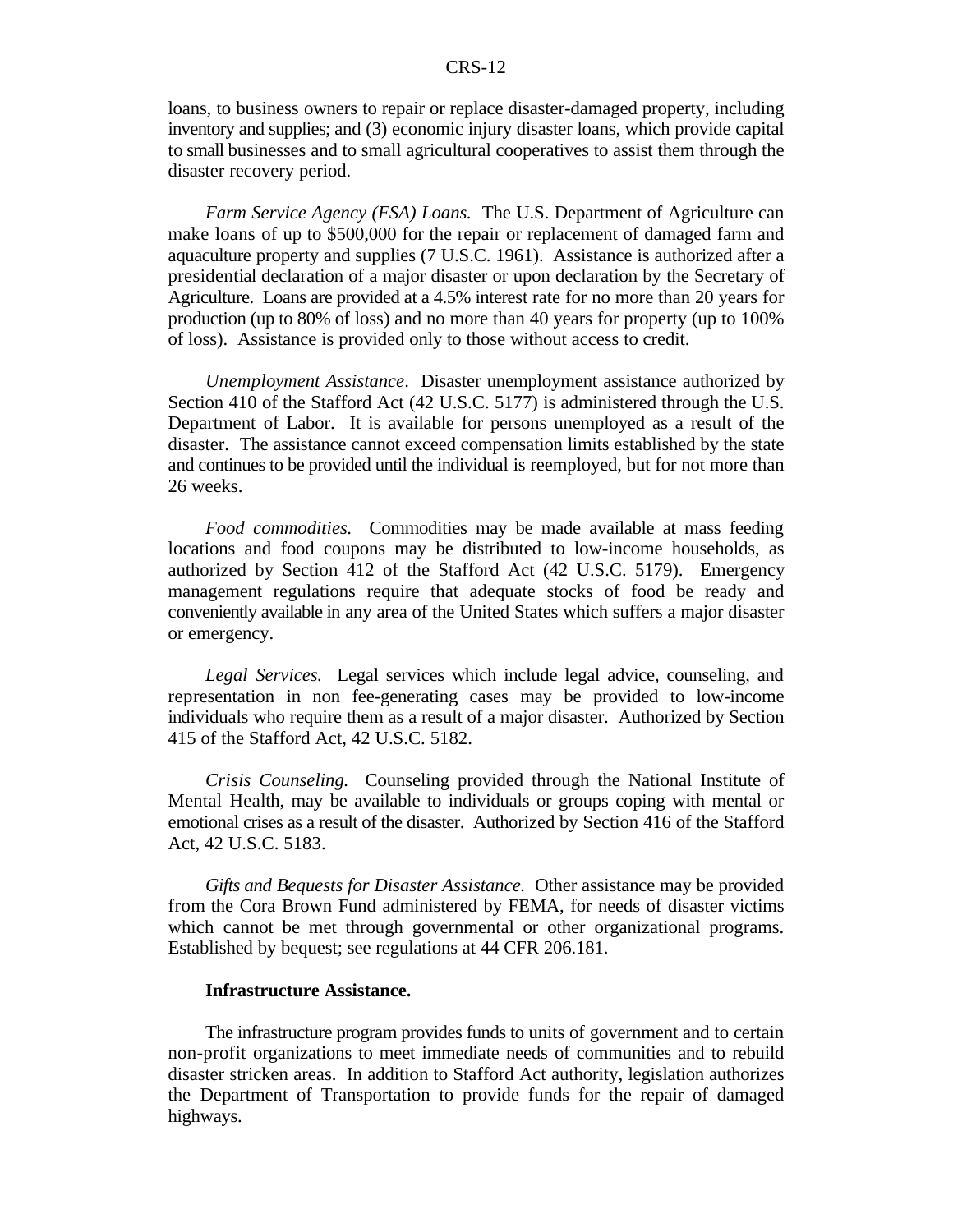*Grants.* Seven program areas have been established by FEMA to administer infrastructure assistance authorized in Title IV of the Stafford Act. These include: (1) Debris removal (Category A); (2) Protective measures (Category B); (3) Roads and bridges (Category C); (4) Water control facilities (Category D); (5) Public buildings (Category E); (6) Public utilities (Category F); and (7) Other (Category G). Funding and technical assistance is provided to state and local governments and certain private nonprofit institutions for the repair or replacement of facilities damaged or destroyed by the disaster. This assistance is generally in the form of a grant for not less than 75% of the cost of restoration (and hazard mitigation required by FEMA) of facilities, including schools. FEMA also can provide assistance for emergency protective measures, debris removal, emergency communications, and emergency public transportation. Authorized in Sections 403, 406, and 407 of the Stafford Act, 42 U.S.C. 5170b, 5172, and 5173.

*Federal Aid to Highways.* The U.S. Department of Transportation's Federal Highway Administration can provide financial and technical assistance for repair or reconstruction of highways on the federal aid system, forest highways, park roads and trails, and other similar projects damaged by the disaster. Authorized by 23 U.S.C. 125.

#### **Hazard Mitigation.**

*Hazard Mitigation Planning.* Section 409 of the Stafford Act (42 U.S.C. 5176) requires that state and local governments evaluate the hazards within the disaster area, and take appropriate steps to mitigate those hazards. Federal regulations require a hazard mitigation plan to be developed 180 days after the disaster declaration.

*Hazard Mitigation Grant Program.* Section 404 of the Stafford Act (42 U.S.C. 5170c) established a program to fund mitigation measures after a disaster. FEMA can contribute 75% of the cost of eligible mitigation measures. Total funding under the current program is 15% of the estimated grants for individual assistance programs and public assistance projects. Under this program, mitigation measures must be cost-effective and must be consistent with mitigation plans required under Section 409 of the Stafford Act. The state is the grantee of the program and therefore has the responsibility to solicit projects, establish guidelines, and review proposals prior to review and approval by FEMA. Before July 1997, mitigation grants were provided only to counties eligible for specified Stafford Act assistance. Since then, all areas within a state that has received a disaster declaration are eligible for hazard mitigation grants. $16$ 

#### **Sequence of Events**

<sup>&</sup>lt;sup>16</sup> U.S. Federal Emergency Management Agency, "Disaster Assistance; Hazard Mitigation Grant Program (Subpart N)," *Federal Register*, vol. 62, no. 129, July 7, 1997, p. 36289.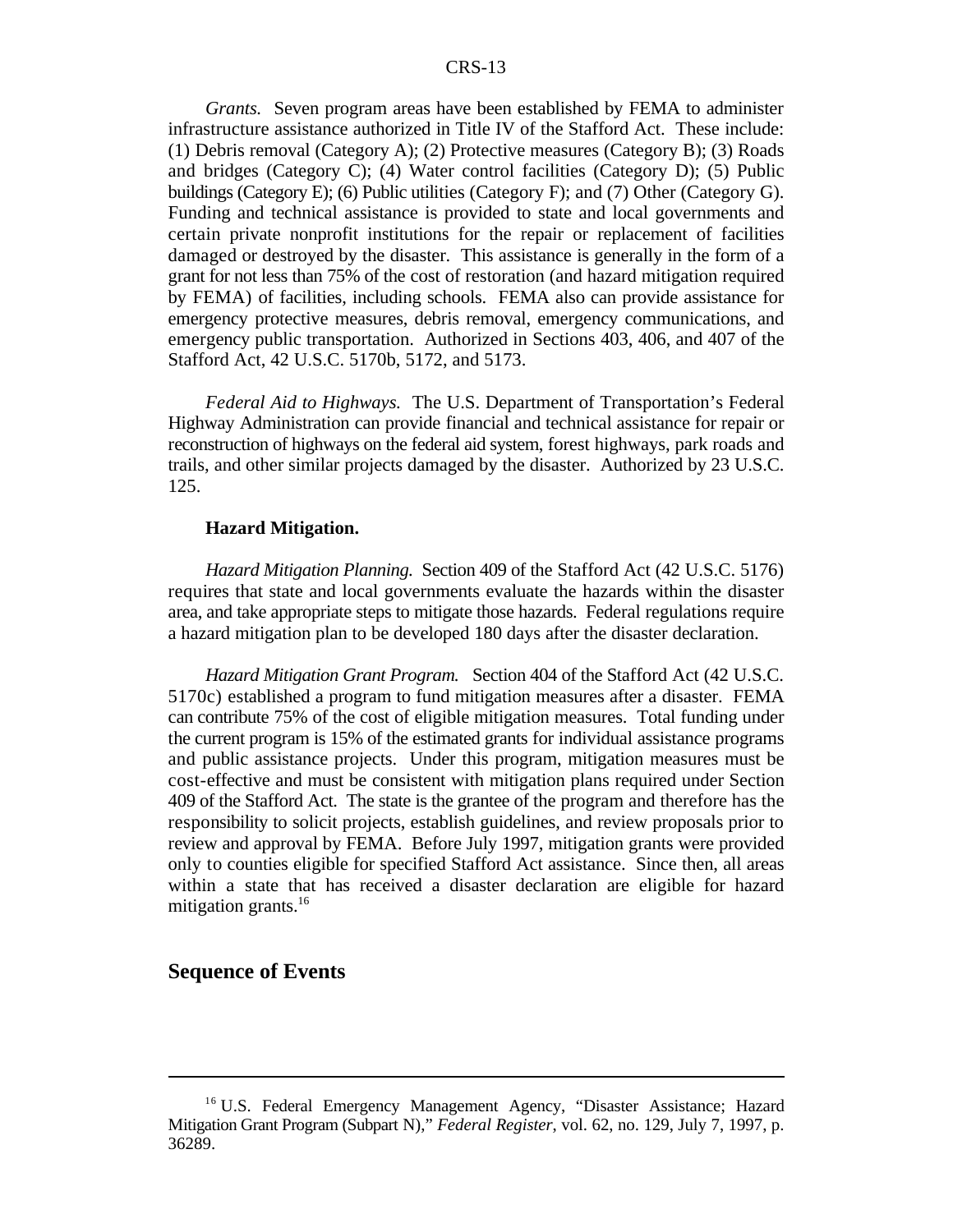When a catastrophe strikes, the Governor of the affected state<sup>17</sup> may ask the President to declare that an emergency or major disaster exists if, in his or her judgment, state and local resources are inadequate. FEMA staff from the regional office, often accompanied by state and local officials, survey the area to assess the costs and the extent of damages. The findings of the survey team, along with an assessment of non-federal capabilities, are forwarded from the regional office to FEMA headquarters. The Director of FEMA evaluates the reports and recommends to the President whether an emergency or a major disaster declaration, if any, should be issued. The President then decides whether to issue a declaration for each state affected by the catastrophe.<sup>18</sup>

#### **Cost Share Requirements and Waivers**

Before assistance is committed, federal and state officials must agree upon the terms of the contract. A FEMA official (generally the regional director) and the governor of the affected state (or the designated state representative) negotiate and sign a "FEMA/State Agreement," which specifies the cost-share arrangements for public assistance, and binds both parties to mutual understandings. As part of the agreement, the governor provides assurances that the cost-sharing requirements under the Stafford Act will be met. Since the eruption of Mt. St. Helens in 1980, eligible public assistance has generally been provided by federal, state, and local governments. The federal government generally contributes 75% of eligible costs; state and local government, 25%. Eligible costs are those associated with the repair of public or nonprofit structures, debris removal, and essential assistance to save lives and protect property.<sup>19</sup>

The President may waive, and has waived, some or all of the cost-sharing required for public assistance after particularly destructive catastrophes.<sup>20</sup> The match requirement for human services (which the Stafford Act sets at 25% of eligible costs) cannot be waived, except for insular areas.<sup>21</sup> As of August 28, 1997, according to

<sup>19</sup> See attachment to FEMA/State Agreement dated May 23, 1980 in Lacy E. Suiter, letter to Daniel P. Mulhollan, Director of CRS, Oct. 2, 1997, Government Division files maintained by the author. Much of the information on cost-share waivers is contained in this letter and its attachments. Hereafter cited as *Lacy Suiter Letter to CRS.*

 $20$  The Stafford Act, as amended in 1988 (P.L. 100-707), specifies that the minimum federal share of public assistance for eligible activities "shall be not less than 75 percent of the eligible cost of such assistance." See Sections 403(b) and (c)(4), 406(b), 407(d). For emergency declarations, "the federal share for assistance provided under this title shall be equal to not less than 75 percent of the eligible costs." See Section 503(a), 42 U.S.C. 5193.

<sup>&</sup>lt;sup>17</sup> Under the Stafford Act, the District of Columbia and the insular areas are defined as states.

 $18$  For more information on the declaration process see: U.S. General Accounting Office, *Disaster Assistance, Information on Declarations for Urban and Rural Areas,* GAO report RCED-95-242 (Washington: Sept. 1995), p. 48.

 $21$  "The administering authority of any department or agency, in its discretion, may (i) waive any requirement for matching funds otherwise required by law to be provided by the (continued...)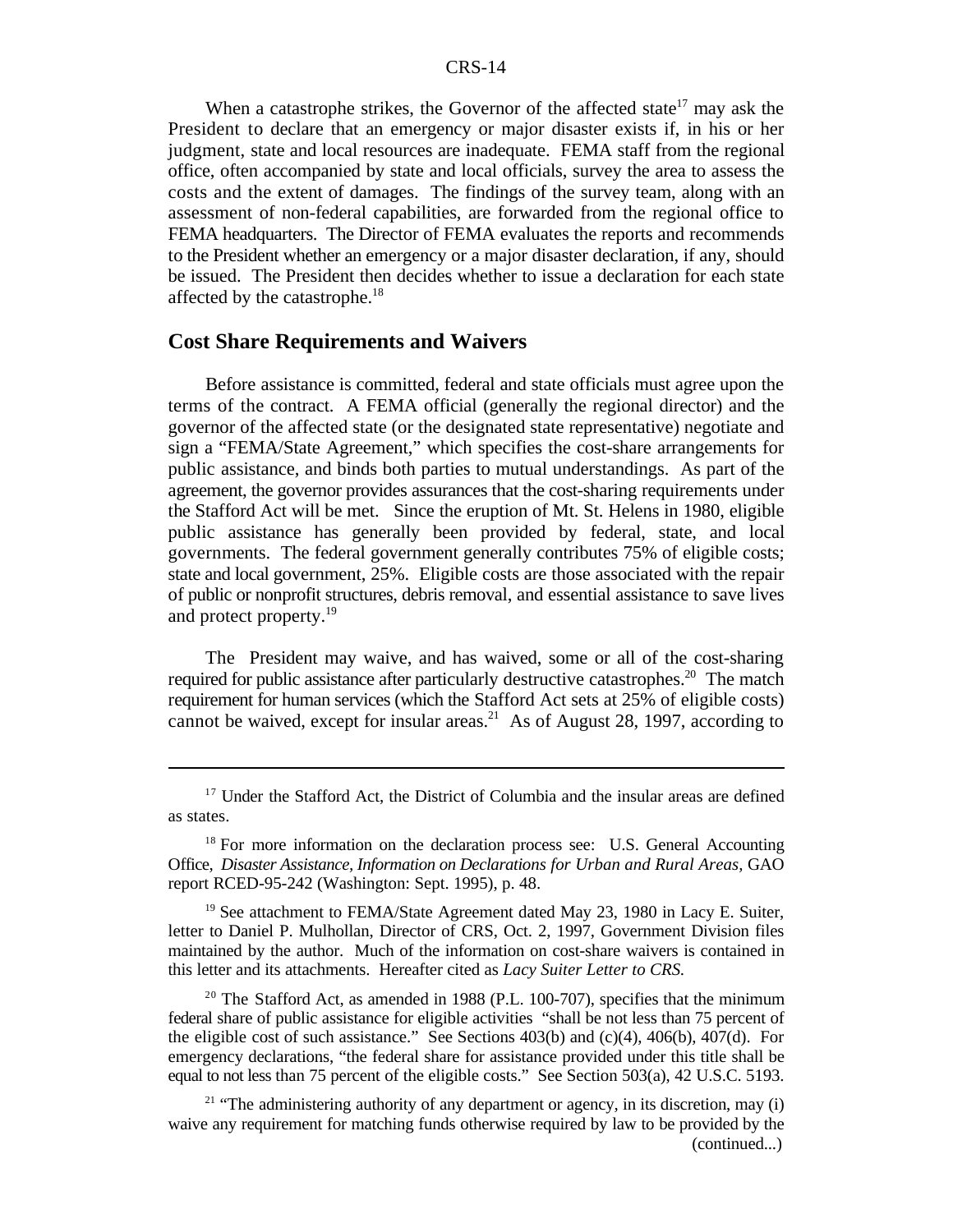FEMA, waivers had been issued in 32 disaster declarations since 1985. Information on these waivers, including the additional federal cost incurred for granting the waivers, is provided below in Table 4.

For most disasters, a threshold of \$64 per capita (statewide) has been used to determine when a waiver may be granted. That is, if the damages from a declared disaster in a state exceed \$64 multiplied by the entire state population, a waiver has been considered. Once that threshold has been reached, FEMA has adjusted the costshare requirements as noted in Table 4.

For the Midwest floods of 1993, however, FEMA used a different criterion. After those floods FEMA "determined that when the total estimated damage [public and private] is greater than 0.1 percent of the country's gross domestic product, a  $cost$ -share was warranted."<sup>22</sup> An exception was also made for the state of Minnesota after flooding occurred (see contract #1175 in Table 4) "even though the state did not attain the  $$64$  per capita threshold."<sup>23</sup>

While the use of different thresholds has evoked little discussion, Congress may wish to examine how FEMA has exercised its discretion to set thresholds. The issue of cost share adjustments is addressed, to some degree, in S. 1007 and H.R. 2446. The bills would amend section 406 of the Stafford Act by allowing reimbursement of "up to 90%" of net eligible costs "in the aftermath of major disasters which cause catastrophic losses." The bills do not define such losses. The bills also would encourage hazard mitigation efforts. The cost share would increase "up to 90%" for state and local governments that implement hazard mitigation projects. On the other hand, the bills would reduce federal assistance to as little as 50% for states and localities that do not improve claims processing associated with this assistance. Regulatory changes are also in process. FEMA is drafting regulations "to raise the \$64 threshold to current dollars."<sup>24</sup>

 $24$  Ibid.

 $21$ (...continued)

Insular Area involved.  $\ldots$ ." (48 U.S.C. 1469a(d))

<sup>&</sup>lt;sup>22</sup> Lacy Suiter Letter to CRS, p. 2. According to one newswire report, the use of the \$64 threshold evoked considerable outcry from state officials. See: Associated Press, "Governors Unhappy with Flood Aid Formula," *Chicago Tribune*, Sept. 3, 1993, p. 6.

 $23$  Ibid.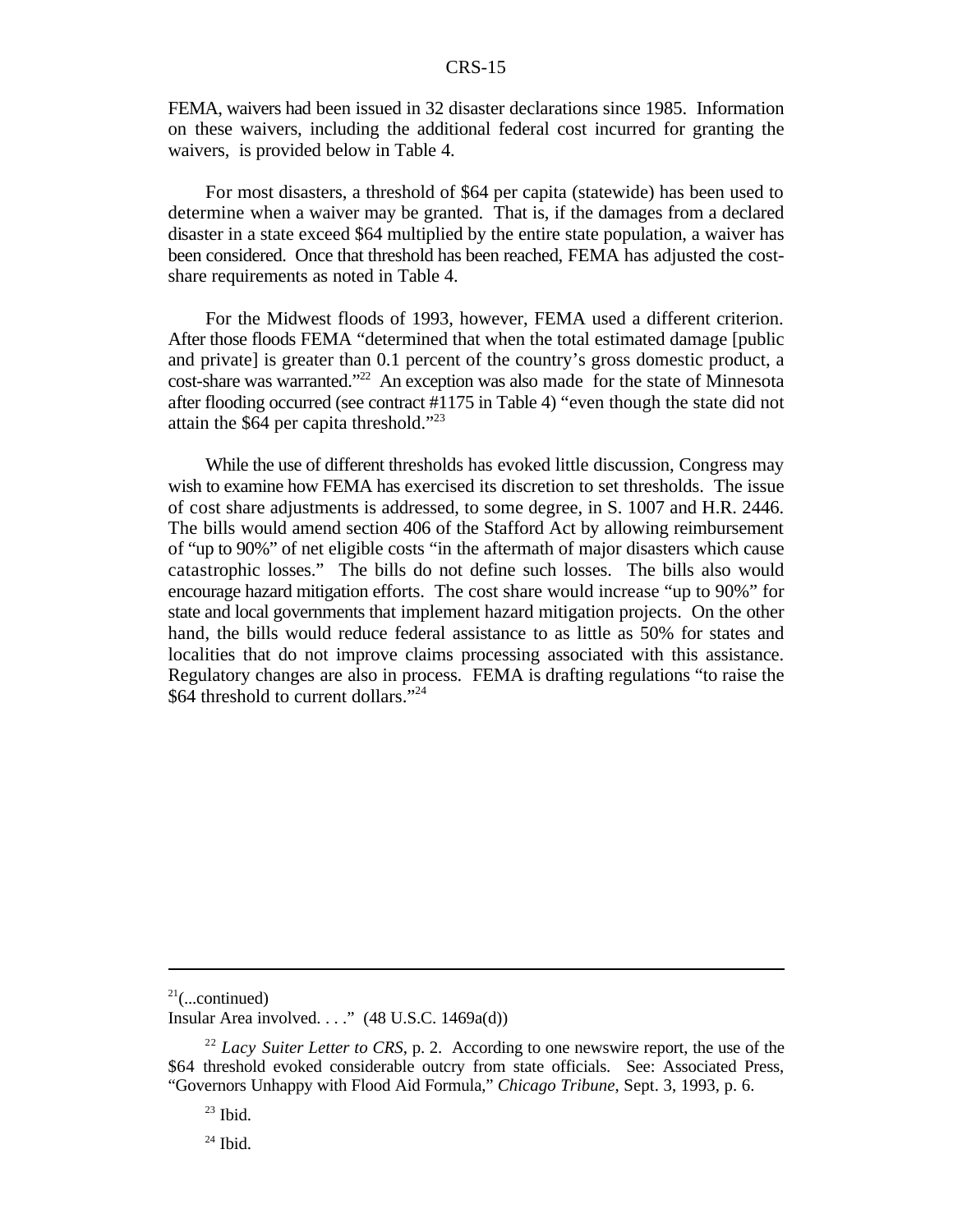#### **Table 4. Major Disaster Declarations with Cost Share Adjustments, November 1985 - August 1997** (by calendar year of declaration, current dollars)

| <b>Jurisdiction</b> | <b>Contract</b> | Year | <b>Type of disaster</b>    | (o) calchuar year of ucclaration, current domars)<br>Federal/state cost share adjustments <sup>a</sup> | <b>Additional cost</b> |
|---------------------|-----------------|------|----------------------------|--------------------------------------------------------------------------------------------------------|------------------------|
| West Virginia       | #753            | 1985 | storms, flooding           | PA - 75/25 up to \$10 per capita; then 100%                                                            | \$21,772,268           |
| U.S. Virgin Islands | #841            | 1989 | Hurricane Hugo             | IFG & PA - $75/25$ up to \$10 per capita; then 100%                                                    | \$38,362,728           |
| Puerto Rico         | #842            | 1989 | Hurricane Hugo             | PA - $75/25$ up to \$10 per capita; then 100%                                                          | \$11,194,908           |
| South Carolina      | #843            | 1989 | Hurricane Hugo             | PA - $75/25$ up to \$10 per capita; then 100%                                                          | \$50,563,436           |
| American Samoa      | #855            | 1990 | Hurricane Ofa              | PA - $75/25$ up to \$10 per capita; then $90/10$                                                       | \$52,202               |
| Republic of Palau   | #882            | 1990 | <b>Typhoon Mike</b>        | IFG - $100\%$ ; PA - $90/10$                                                                           | \$106,718              |
| Marshall Islands    | #925            | 1992 | Typhoon Zelda              | PA - $75/25$ up to \$10 per capita; then $90/10$                                                       | \$237,128              |
| American Samoa      | #927            | 1992 | Hurricane Val              | IFG - 100%; PA - 75/25 up to \$10 per capita; then 90/10                                               | \$5,015,800            |
| Marshall Islands    | #932            | 1992 | <b>Tropical Storm Axel</b> | PA - $75/25$ up to \$10 per capita; then $90/10$                                                       | \$193,470              |
| Florida             | #955            | 1992 | Hurricane Andrew           | PA - $75/25$ up to \$10 per capita; then 100%                                                          | \$151,655,185          |
| Louisiana           | #956            | 1992 | Hurricane Andrew           | PA - 75/25 up to \$10 per capita; then 100%                                                            | \$10,895,067           |
| Guam                | #957            | 1992 | <b>Typhoon Omar</b>        | PA - 75/25 up to \$10 per capita; then 95/5                                                            | \$4,630,696            |
| Hawaii              | #961            | 1992 | Hurricane Iniki            | PA - 75/25 up to \$10 per capita; then 100%                                                            | \$34,359,427           |
| Marshall Islands    | #971            | 1993 | <b>Typhoon Gay</b>         | PA - $75/25$ up to \$10 per capita; then $90/10$                                                       | \$50,748               |
| Minnesota           | #993            | 1993 | Midwest floods             | EA - $100\%$ ; $90/10$ all other PA costs                                                              | \$4,687,500            |
| Wisconsin           | #994            | 1993 | Midwest floods             | EA - $100\%$ ; $90/10$ all other PA costs                                                              | \$3,262,500            |
| Missouri            | #995            | 1993 | Midwest floods             | EA - 100%; 90/10 all other PA costs                                                                    | \$20,724,068           |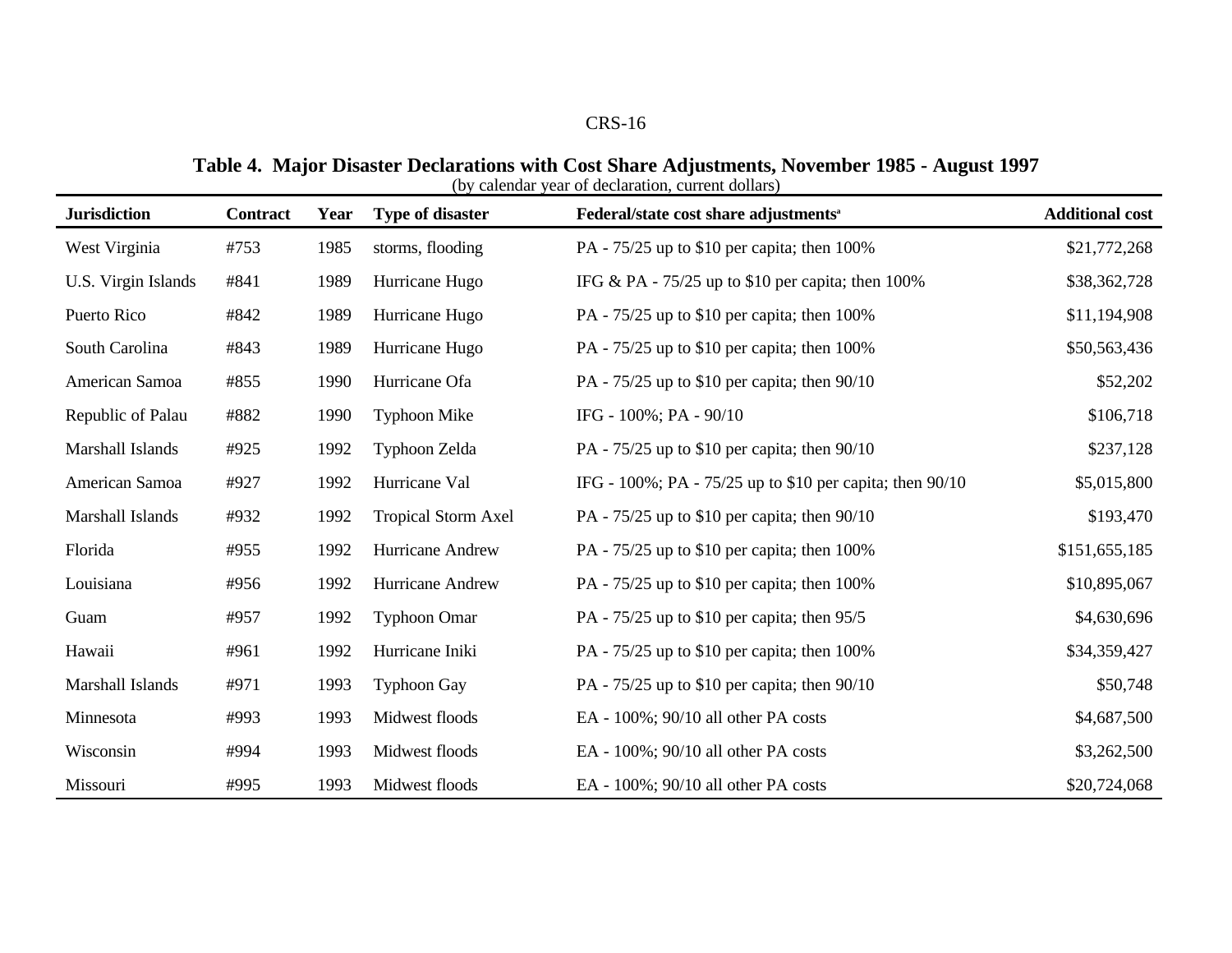| n |  |  |
|---|--|--|
|---|--|--|

| <b>Jurisdiction</b>  | <b>Contract</b> | Year | <b>Type of disaster</b>       | Federal/state cost share adjustments <sup>a</sup>                         | <b>Additional cost</b> |
|----------------------|-----------------|------|-------------------------------|---------------------------------------------------------------------------|------------------------|
| Iowa                 | #996            | 1993 | Midwest floods                | EA - 100%; 90/10 all other PA costs                                       | \$17,277,527           |
| Illinois             | #997            | 1993 | Midwest floods                | EA - 100%; 90/10 all other PA costs                                       | \$20,010,000           |
| Nebraska             | #998            | 1993 | Midwest floods                | EA - $100\%$ ; $90/10$ all other PA costs                                 | \$8,403,795            |
| South Dakota         | #999            | 1993 | Midwest floods                | EA - 100%; 90/10 all other PA costs                                       | \$1,627,604            |
| Kansas               | #1000           | 1993 | Midwest floods                | EA - 100%; 90/10 all other PA costs                                       | \$7,572,296            |
| North Dakota         | #1001           | 1993 | Midwest floods                | EA - $100\%$ ; $90/10$ all other PA costs                                 | \$1,277,550            |
| California           | #1008           | 1994 | Northridge earthquake         | EA - 100%; 90/10 all other PA costs                                       | \$811,143,999          |
| Georgia              | #1033           | 1994 | <b>Tropical Storm Alberto</b> | EA - $100\%$ ; $90/10$ all other PA costs                                 | \$54,073,035           |
| Alaska               | #1039           | 1994 | storms and flooding           | PA - 85/15                                                                | \$5,208,659            |
| Virgin Islands       | #1067           | 1995 | Hurricane Marilyn             | EA - $100\%$ ; $90/10$ all other grants                                   | \$19,695,000           |
| North Carolina       | #1134           | 1996 | Hurricane Fran                | EA - $100\%$ ; $90/10$ all other PA grants                                | \$40,800,000           |
| Puerto Rico          | #1136           | 1996 | Hurricane Fran                | EA - $100\%$ ; $90/10$ all other PA grants                                | \$8,662,500            |
| South Dakota         | #1173           | 1997 | flooding, storms, rain, ice   | EA - $100\%$ ; PA - $75/25$ other PA grants, but see note <sup>b</sup>    | \$2,950,000            |
| North Dakota         | #1174           | 1997 | flooding, storms, rain, ice   | EA - $100\%$ ; PA - $90/10$ other PA grants, but see note <sup>b</sup>    | \$25,950,000           |
| Minnesota            | #1175           | 1997 | flooding, storms, rain, ice   | EA - 100%; PA - 90/10 other PA grants (6 counties), see note <sup>b</sup> | \$29,700,000           |
| <b>Federal costs</b> |                 |      |                               |                                                                           | \$1,412,115,814        |

**Source:** FEMA/State Agreement; May 23, 1980, *Lacy Suiter Letter to CRS*, Oct. 2, 1997.

<sup>a</sup> PA (public assistance) - Section 406, 42 U.S.C. 5172; IFG (individual and family grants) - Section 411, 42 U.S.C. 5178 [unless otherwise noted, all IFG cost shares are 75/25]; EA (essential assistance) - Section 403, 42 U.S.C. 5170b.

<sup>b</sup> Public assistance for debris removal and protective measures provided at 100% of eligible costs.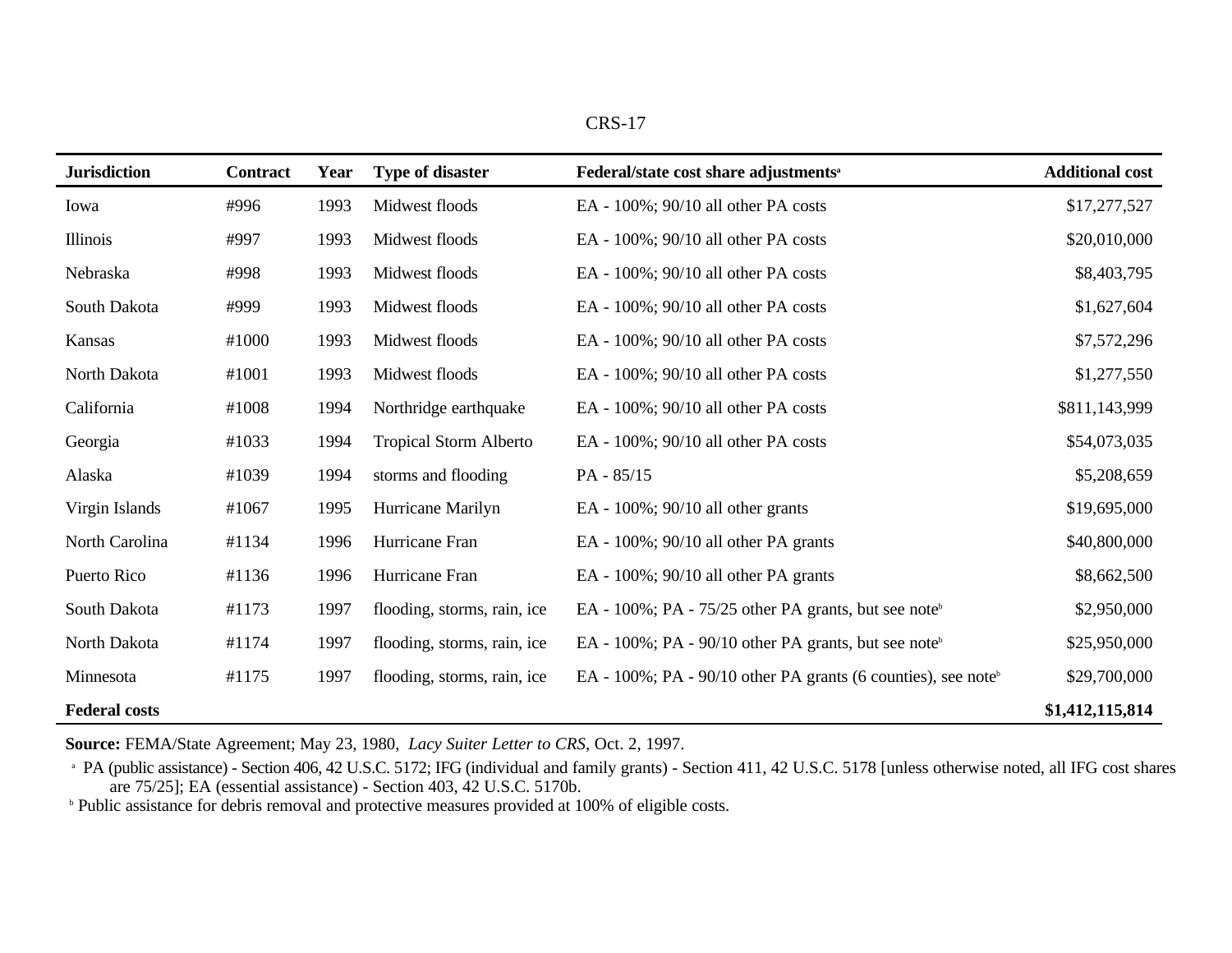#### **Funding**

Funds are appropriated for Stafford Act assistance on a "no-year" basis; that is, the funds remain available indefinitely and do not have to be spent in any given fiscal year. Table 5 identifies requested appropriations and outlays from the fund. The balance in the fund fluctuates continually as contracts between FEMA and grantees are paid. At the end of calendar year 1997, \$3.8 billion was available in the Fund. According to one FEMA budget officer, as of February 5, 1998, the agency projected that roughly \$980 million would remain in the Fund through FY1998 assuming that no significant new costs would be incurred.<sup>25</sup> According to one news source, additional FY1998 supplemental appropriations totaling \$641.6 million disaster relief is being considered in light of the flooding in California and the ice storm that affected Maine in February, 1998.<sup>26</sup>

During debate on the FY1997 and FY1998 appropriations for FEMA, the Senate urged FEMA to take action to reduce disaster relief costs. In the debate on the FY1998 appropriations, the Senate Appropriations Committee reported that members continue "to be deeply troubled by the escalating cost of FEMA disaster relief . . . [and] there remains little accountability for expenditures, inadequate financial controls, and far too much awarded to low-priority projects such as the refurbishment of golf courses and stadiums."<sup>27</sup> The full Senate-approved language in S. 1034, prohibiting the expenditure of FEMA disaster relief funds for certain projects, is as follows:

Provided, That none of the funds appropriated for the Federal Emergency Management Agency may be used to perform repair, replacement, reconstruction, or restoration activities with respect to (1) trees and other natural features belonging to State and local governments that are located within parks and recreational facilities, as well as on the grounds of other publicly-owned property; (2) parks, recreational areas, marinas, golf courses, stadiums, arenas or other similar facilities which generate any portion of their operational revenue through user fees, rents, admission charges, or similar fees; or (3) beaches.

Conferees deleted this provision from the final text of the legislation, but noted that they "support efforts to rein in disaster relief expenditures ... [and] urge the committees of jurisdiction to take swift action to consider the proposed Stafford Act

 $25$  Telephone conversation with budget office, Feb. 5, 1998.

 $26$  National Journal's CongressDaily, Issue dates: February 23, and March 4, 1998. For information on the FY1998 supplemental see: U.S. Library of Congress, Congressional Research Service, *Supplemental Appropriations and Rescissions for FY1998*, by Larry Nowels, Coordinator, CRS Report 98-123 F (Washington: Feb. 13, 1998), p. 12.

U.S. Congress, Senate Committee on Appropriations, *Departments of Veterans* 27 *Affairs and Housing and Urban Development, and Independent Agencies Appropriations Bill,* 1998, report to accompany S. 1034, 105<sup>th</sup> Cong., 1<sup>st</sup> sess., S. Rept. 105-53 (Washington: GPO, 1997), p. 73.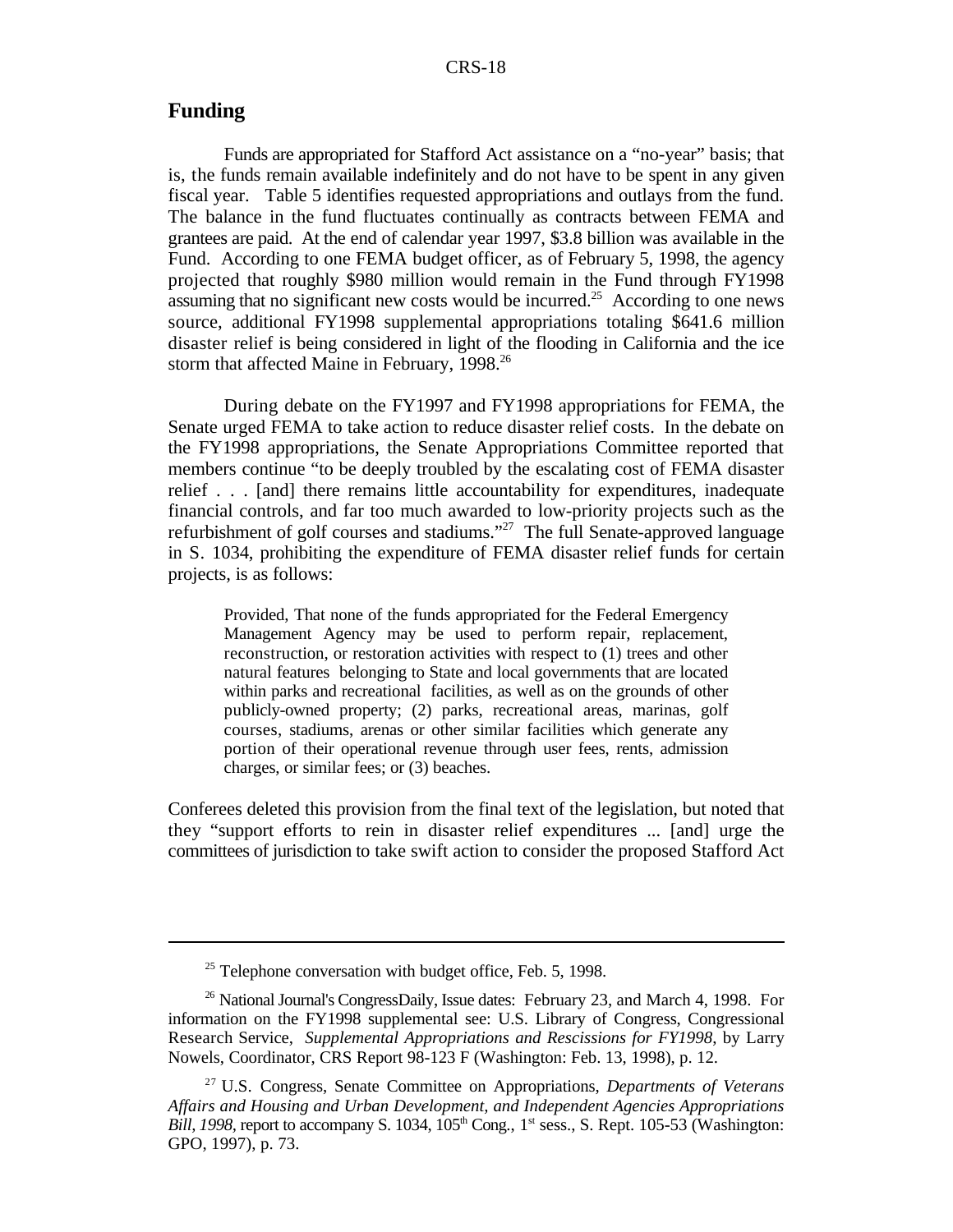amendments, including holding hearings at the earliest possible time."<sup>28</sup> The President signed H.R. 2158 into law (P.L. 105-65) on October 27, 1997.

Options to reduce federal disaster relief expenditures have been considered by Congress for years. During the 103rd Congress, both the House and Senate established bipartisan task forces to collect information and consider alternatives on federal disaster relief costs. The House Bipartisan Task Force on Disasters completed a report that contained a range of recommendations on sharing and reducing disaster costs.<sup>29</sup> The Senate published a report that provided relatively comprehensive historical information for fiscal years 1977-1993 on federal disaster expenditures and summarized existing policies.<sup>30</sup> While both the House and Senate reports established baseline information and listed possible alternatives, no permanent legislation resulted during the 103rd or the 104th Congresses.

In 1996, the General Accounting Office reviewed the Stafford Act public assistance program and recommended that FEMA's criteria be clarified and that auditing procedures be improved. The report also included recommendations provided by FEMA's regional offices and state emergency management officials.<sup>31</sup>

FEMA has begun action on one aspect of cost control, a determination of the conformance of projects with building code standards. The point of contention is whether eligible costs should be based on codes adopted by communities on, or before, the disaster declaration date.<sup>32</sup> The intent is to clarify Stafford Act language  $(42 \text{ U.S.C. } 5172(e)(1))$  that limits federal costs to reconstructing a facility pursuant to "current" building codes and standards. According to a FEMA official, the final rule is expected to be published in 1998. This issue is also addressed in the legislation pending before the  $105<sup>th</sup>$  Congress.<sup>33</sup>

<sup>&</sup>lt;sup>28</sup> U.S. Congress, Conference Committees, 1997, *Departments of Veterans Affairs and Housing and Urban Development, and Independent Agencies Appropriations Bill, 1998,* conference report to accompany H.R. 2158, H.Rept. 105-297,  $105<sup>th</sup>$  Cong., 1<sup>st</sup> sess. (Washington: GPO, 1997).

U.S. Congress, House Bipartisan Task Force on Disasters, *Report*, (Washington: 29 Dec. 14, 1994), p. 23.

<sup>&</sup>lt;sup>30</sup> Senate Bipartisan Task Force on Funding Disaster Relief, Federal Disaster *Assistance,* pp. 5-15.

U.S. General Accounting Office, *Disaster Assistance: Improvements Needed in* 31 *Determining Eligibility for Public Assistance*, GAO report RCED-96-113 (Washington: May 23, 1996), p. 68.

 $32$  U.S. Federal Emergency Management Agency, "Disaster Assistance; Restoration of Damaged Facilities," *Federal Register*, vol. 61, Oct. 25, 1996, pp. 55262-63.

 $33$  Section 7(d) of S. 1007 and section 7(4) of H.R. 2446.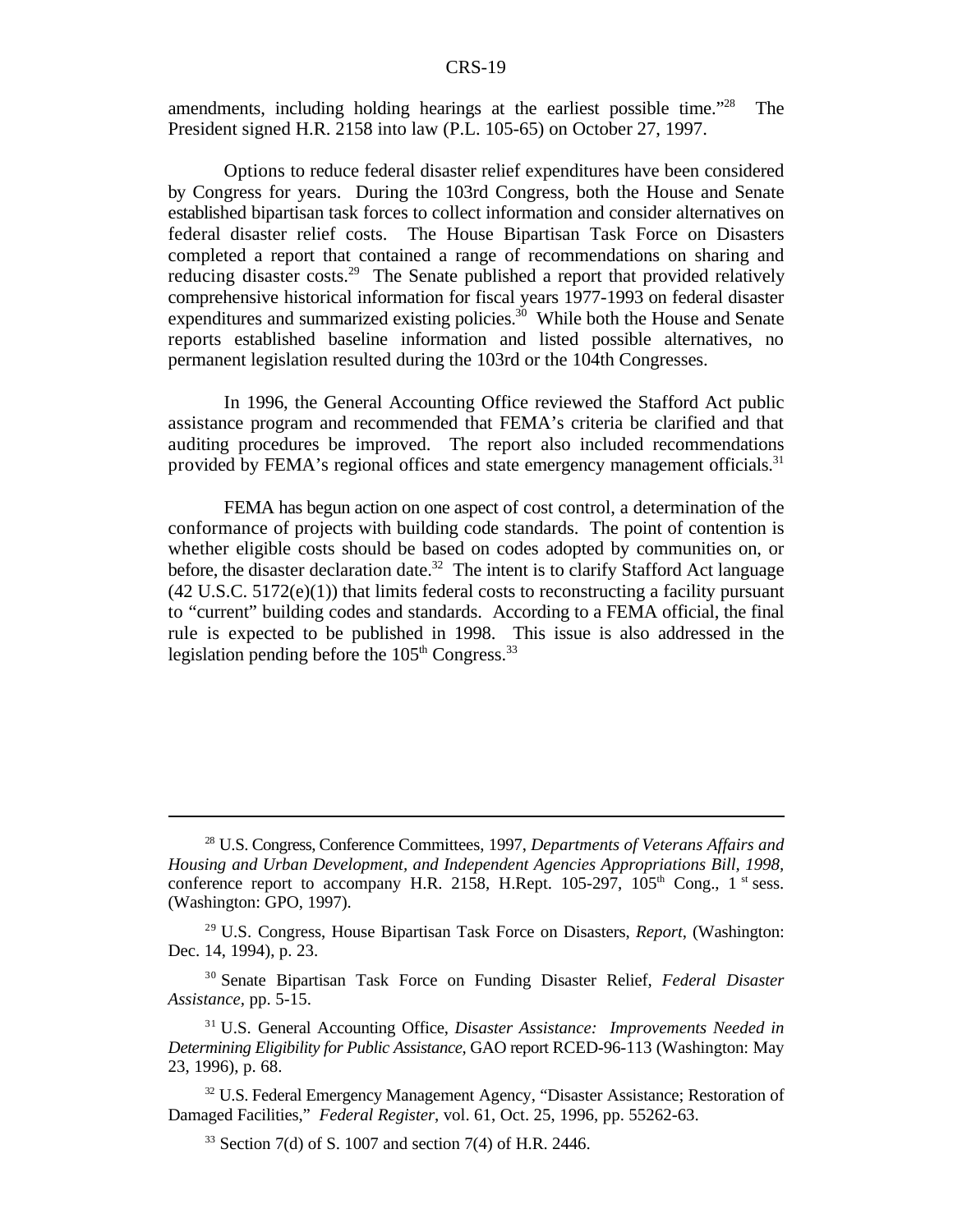**Table 5. Disaster Relief Fund: Requests, Appropriations, and Outlays, FY1974-FY1998**

|           |           |           | <sup>a</sup> Appropriations |               |                  |             |                  |
|-----------|-----------|-----------|-----------------------------|---------------|------------------|-------------|------------------|
|           |           |           |                             |               | Total            |             | Outlays          |
| <b>FY</b> | Request   | Original  | Supplemental                | Nominal \$    | Constant 1997 \$ | Nominal \$  | Constant 1997 \$ |
| 1974      | \$100,000 | \$200,000 | \$232,600                   | \$432,600     | \$1,411,419      | \$250,085   | \$815,938        |
| 1975      | \$100,000 | \$150,000 | \$50,000                    | \$200,000     | \$580,552        | \$205,858   | \$597,556        |
| 1976      | \$187,500 | \$187,500 | \$0                         | \$187,500     | \$505,255        | \$362,458   | \$976,712        |
| 1977      | \$100,000 | \$100,000 | \$200,000                   | \$300,000     | \$751,315        | \$294,016   | \$736,329        |
| 1978      | \$150,000 | \$115,000 | \$300,000                   | \$415,000     | \$972,352        | \$461,007   | \$1,080,148      |
| 1979      | \$200,000 | \$200,000 | \$194,000                   | \$394,000     | \$854,849        | \$276,992   | \$600,981        |
| 1980      | \$193,600 | \$193,600 | \$870,000                   | \$1,063,600   | \$2,080,595      | \$573,760   | \$1,122,379      |
| 1981      | \$375,570 | \$358,449 | \$0                         | \$358,449     | \$633,638        | \$400,590   | \$708,132        |
| 1982      | \$400,000 | \$301,694 | \$0                         | \$301,694     | \$498,256        | \$115,439   | \$190,651        |
| 1983      | \$325,000 | \$130,000 | \$0                         | \$130,000     | \$203,954        | \$201,905   | \$316,763        |
| 1984      | \$0       | \$0       | \$0                         | \$0           | \$0              | \$243,014   | \$365,490        |
| 1985      | \$100,000 | \$100,000 | \$0                         | \$100,000     | \$144,363        | \$191,683   | \$276,719        |
| 1986      | \$194,000 | \$100,000 | \$250,000                   | $b$ \$350,000 | \$491,228        | \$335,444   | \$470,799        |
| 1987      | \$100,000 | \$120,000 | $\degree$ \$0               | \$120,000     | \$161,921        | \$219,112   | \$295,658        |
| 1988      | \$125,000 | \$120,000 | \$0                         | $4$ \$120,000 | \$156,883        | \$186,901   | \$244,347        |
| 1989      | \$200,000 | \$100,000 | $^{\circ}$ \$1,108,000      | \$1,208,000   | \$1,532,217      | \$140,316   | \$177,976        |
| 1990      | \$270,000 | \$98,450  | \$1,150,000                 | f\$1,248,450  | \$1,514,925      | \$1,332,837 | \$1,617,324      |
| 1991      | \$270,000 | \$0       | \$0                         | \$0           | \$0              | \$551,795   | \$643,868        |

(thousands of dollars)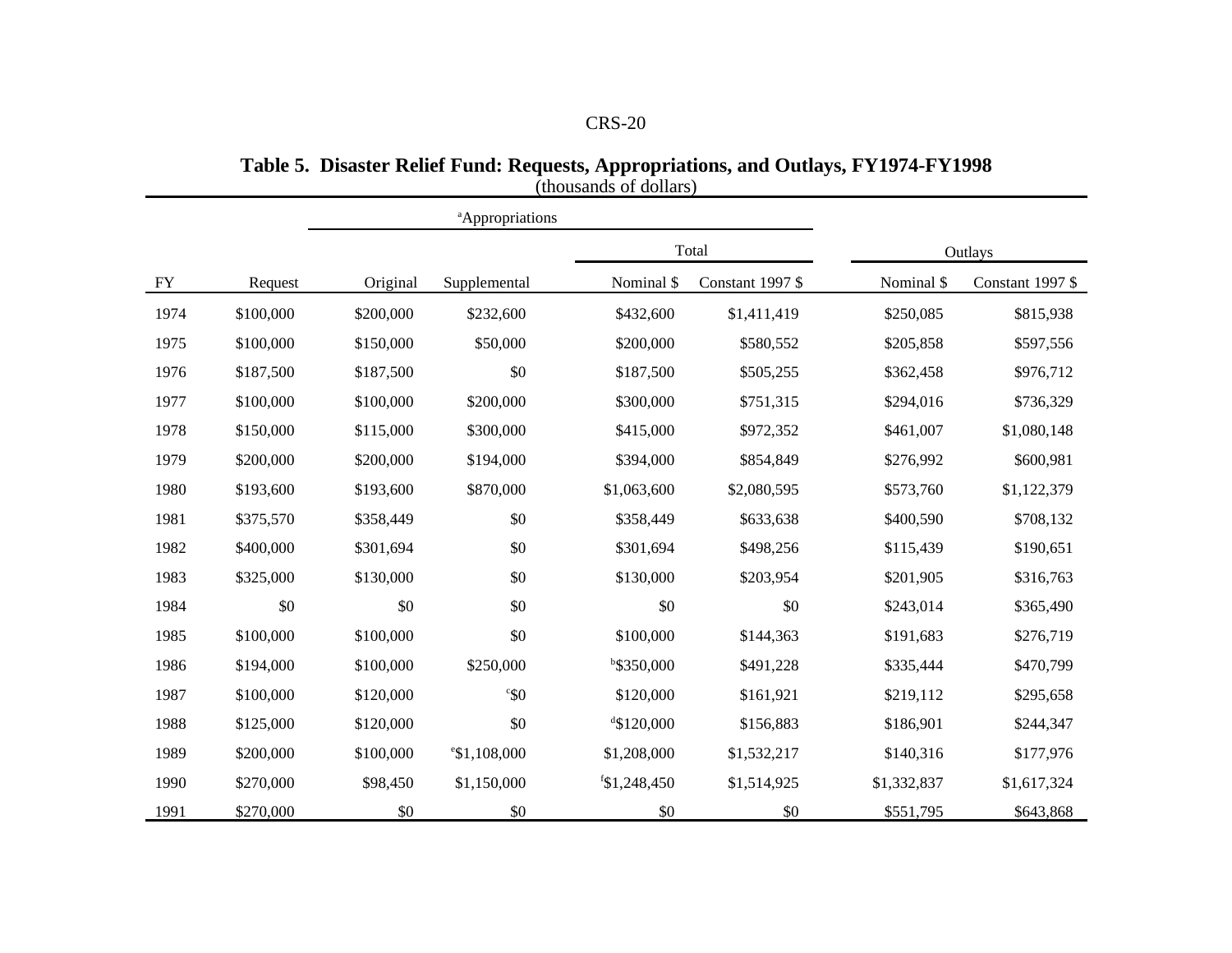| n<br>ı<br>۰. |  |
|--------------|--|
|--------------|--|

|              |                        |                        | <sup>a</sup> Appropriations |                          |                  |              |                  |
|--------------|------------------------|------------------------|-----------------------------|--------------------------|------------------|--------------|------------------|
|              |                        |                        |                             |                          | Total            |              | Outlays          |
| FY           | Request                | Original               | Supplemental                | Nominal \$               | Constant 1997 \$ | Nominal \$   | Constant 1997 \$ |
| 1992         | <sup>g</sup> \$184,459 | \$185,000              | \$4,136,000                 | $h$ \$4,321,000          | \$4,940,544      | \$902,175    | \$1,031,529      |
| 1993         | \$292,095              | \$292,095              | \$2,000,000                 | <sup>j</sup> \$2,292,095 | \$2,556,145      | \$2,276,216  | \$2,538,436      |
| 1994         | k\$1,154,000           | \$292,000              | $\frac{1}{2}4,709,000$      | \$5,001,000              | \$5,457,819      | \$3,743,210  | \$4,085,136      |
| 1995         | \$320,000              | \$320,000              | $m$ \$3,275,000             | \$3,595,000              | \$3,805,844      | \$2,116,000  | \$2,240,102      |
| 1996         | \$320,000              | \$222,000              | m\$2,275,000                | $n$ \$2,497,000          | \$2,560,500      | \$2,232,000  | \$2,288,761      |
| 1997         | \$320,000              | $^{\circ}$ \$1,320,000 | °\$3,300,000                | \$4,620,000              | \$4,064,039      | \$2,551,000  | P\$2,244,018     |
| 1998         | \$2,708,000            | \$320                  | $\rm ^{o}\mathbb{S}O$       | \$320                    | \$280            | P\$3,252,000 | P\$2,842,657     |
| 1999         | \$2,566,230            | <b>NA</b>              | NA                          | NA                       | NA               | P\$2,642,000 | $P$ \$2,252,344  |
| <b>Total</b> | \$11,255,454           | \$5,206,108            | \$24,049,600                | \$29,255,708             | \$35,878,894     | \$26,057,813 | \$30,760,751     |

**Source:** U.S. President Annual Budget Documents, appropriations legislation.

- Administration request column generally represents first budget request submitted each year by the administration and does not include amended requests or supplemental a requests. However, note footnotes for 1992 and 1994. Total appropriations column does not include rescissions unless they have been incorporated in appropriations acts. Includes total amount appropriated regardless of emergency requirement designation under Budget Enforcement Act.
- $\overline{h}$  According to FEMA, in FY1986 a sequester of \$4.3 million was applied.
- <sup>c</sup> In February 1987, a total of \$57,475,000 was rescinded and transferred from the Disaster Relief Fund to the Emergency Food and Shelter Program account (P.L. 100-6). That amount was returned to the Disaster Relief Fund that same year in supplemental appropriations legislation enacted in July 1987 (P.L. 100-71).
- <sup>d</sup> Public Law 100-202, the Continuing Appropriations Act for Fiscal Year 1988, appropriated \$120 million for disaster relief. According to information provided by FEMA, the original appropriation for that fiscal year was \$125 million, but \$5 million was transferred, pursuant to instructions, to the Department of Labor for "low income agriculture workers."
- Funds included in P.L. 101-100, a continuing appropriations bill enacted after Hurricane Hugo struck in September 1989. According to FEMA, this amount was "referred <sup>e</sup> to as a 'supplemental' but was an increase in the original appropriation during a continuing resolution."
- $f$  P.L. 101-130, enacted after the Loma Prieta earthquake, appropriated \$1.1 billion. In addition, \$50 million was appropriated in P.L. 101-302, dire emergency supplemental appropriations legislation. Also, according to FEMA, total appropriation includes \$2.5 million transfer from President's Unanticipated Needs Fund.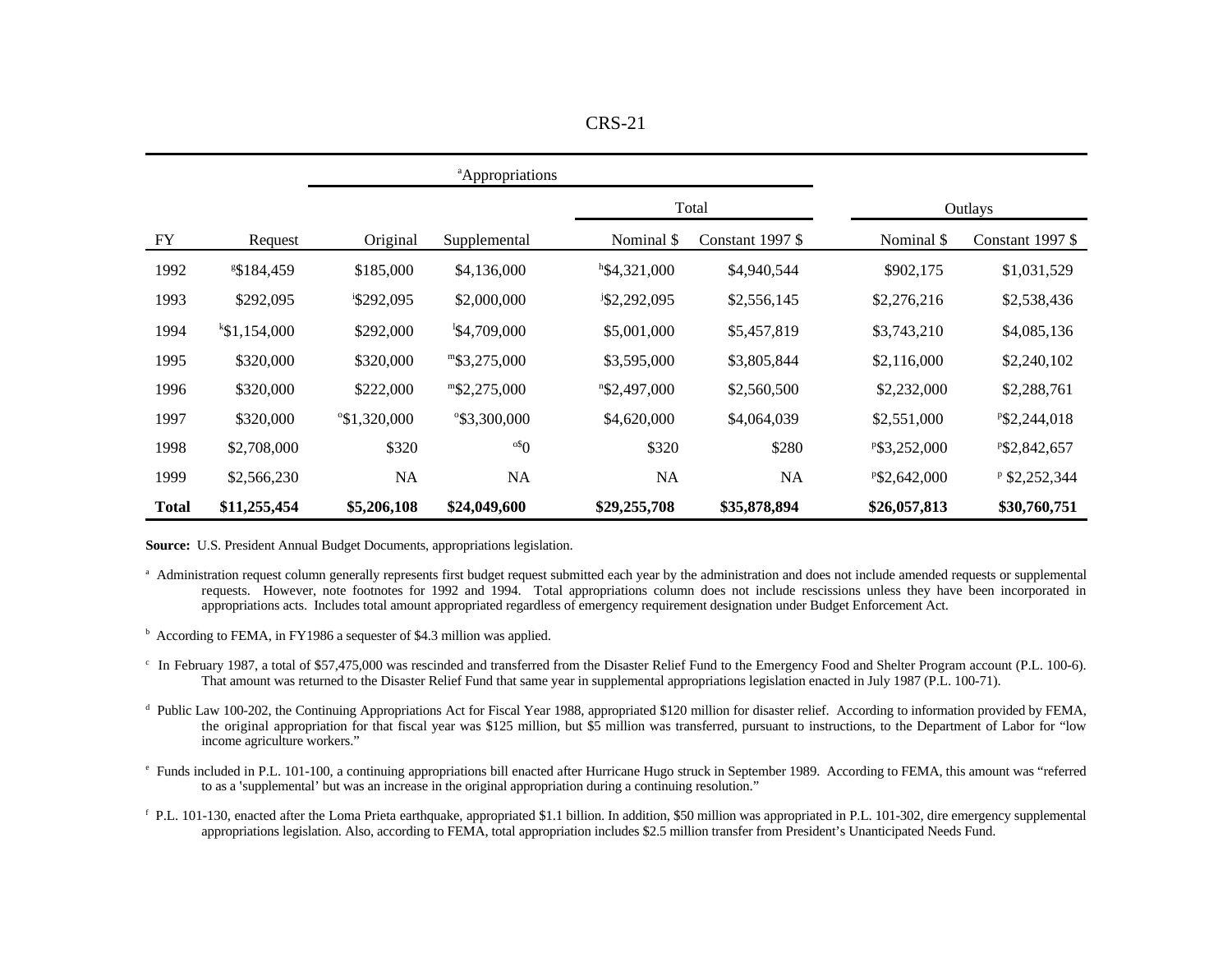- <sup>8</sup> Does not include budget amendment of \$90 million submitted by the administration after action taken by House Appropriations Committee.
- <sup>h</sup> Includes \$185 million original appropriation; \$943 million dire emergency supplemental in P.L. 102-229, enacted in the fall of 1991 after Hurricane Bob; \$300 million after the Los Angeles riots and flooding in Chicago (spring of 1992) in P.L. 102-302; and \$2.893 billion in P.L. 102-368 after Hurricanes Andrew and Iniki, Typhoon Omar, and other disasters.
- $\frac{1}{2}$  Of the total appropriated, no more than \$95,000 was permitted to be transferred to FEMA's direct loan account for administrative expenses and subsidies.
- $\mu$  Includes \$2 billion supplemental approved after the Midwest floods of 1993 (P.L. 103-75).
- <sup>k</sup> The original FY1994 budget request was \$292 million. On July 29, 1993, a supplemental request of \$862 million was sent by the President to Congress. The message accompanying the request for the supplemental funds noted: "This proposal would provide additional funds for FEMA's Disaster Relief Fund to cover the projected unfunded emergency requirements of disasters already declared, and expected to be declared, by September 30, 1993."
- <sup>1</sup> Supplemental appropriation enacted following the Northridge earthquake in Los Angeles (P.L. 103-211).
- <sup>m</sup> Additional supplemental appropriation for Northridge earthquake costs (P.L. 104-19), with half (\$3.275 billion) appropriated to a contingency fund for FY1996. However, \$1 billion of the contingency fund was rescinded in the FY1996 omnibus appropriations legislation, P.L. 104-134. Note that in that same legislation another \$7 million was also appropriated to other FEMA accounts for costs associated with the bombing of the federal building in Oklahoma City.
- $n$  The FY1998 budget appendix indicates a transfer of \$104 million from the fund in FY1996.
- <sup>o</sup> In the FY1997 appropriations act (P.L. 104-204), \$1 billion rescinded in FY1996 money (P.L. 104-134) was restored, and \$320 million in new funds was appropriated. Supplemental appropriations of \$3.3 billion were approved in P.L. 105-18 after flooding in the Dakotas and Minnesota and storms in other states were declared major disasters. The legislation specified, however, that of the total, \$2.3 billion was to be available in FY1998 only when FEMA submitted a cost control report to Congress. This requirement was met, and the funding was made available in FY1998.
- <sup>p</sup> The FY1999 request consists of \$307,745,000 for the Disaster Relief Fund and an additional \$2,258,485,000 to be available when the President and the Congress designate the funds as an emergency requirement under the Balanced Budget Act of 1985, as amended. According to a FEMA budget officer contacted Feb. 5, 1998, the Disaster Relief Fund contained \$3.8 billion in unobligated funds at year-end, CY1997. As of that date, FEMA estimates (assuming no significant additional disaster costs are incurred during the current fiscal year) that roughly \$980 million will be available in the Fund at the end of FY1998.

<sup>q</sup> Current estimates.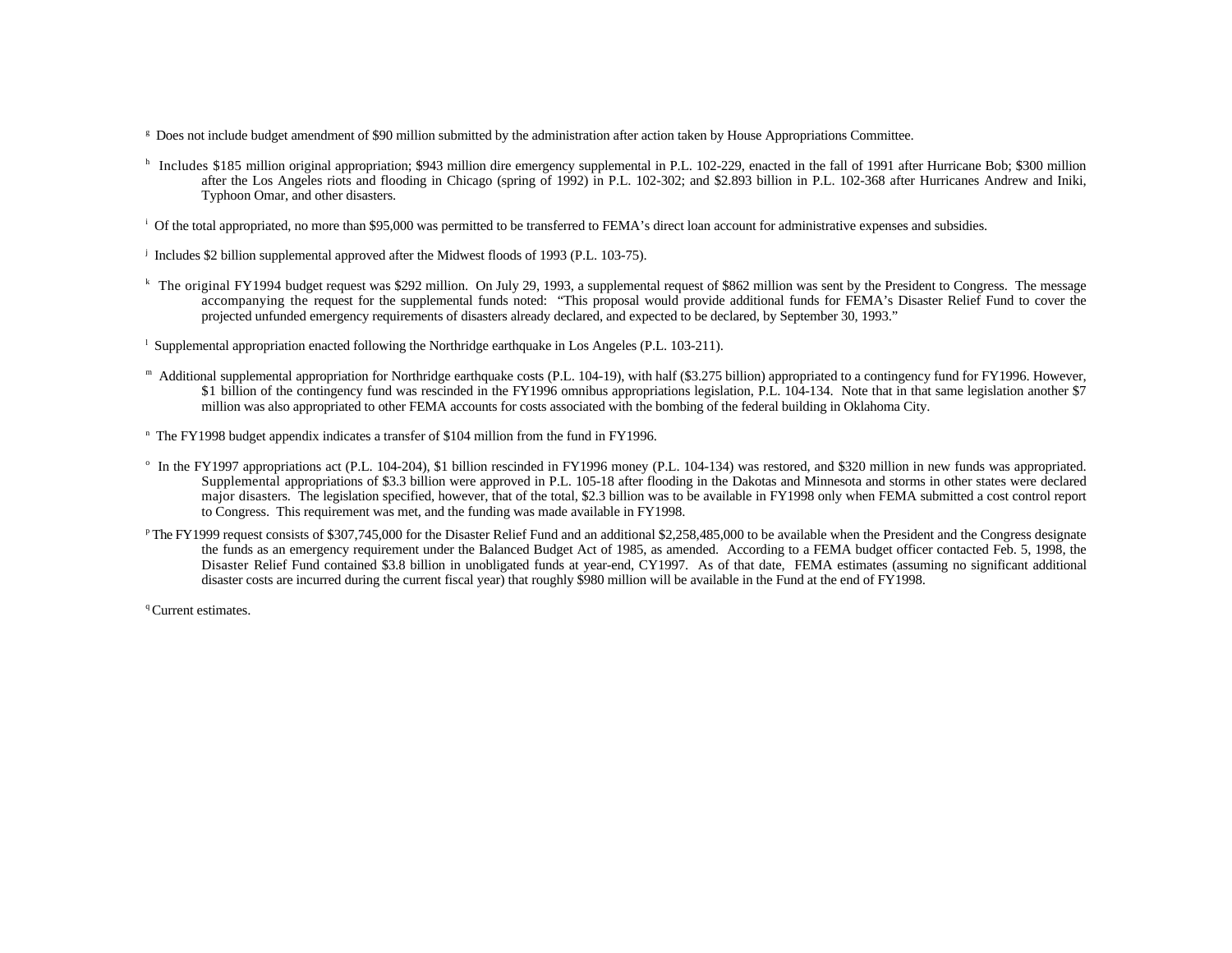| Agency                                                       | Program                                                          | Summary of Benefits                                                                                               |
|--------------------------------------------------------------|------------------------------------------------------------------|-------------------------------------------------------------------------------------------------------------------|
| <b>Department of Agriculture</b>                             | Noninsured Assistance Program                                    | Direct payments for noninsurable<br>producers who suffer significant<br>losses                                    |
|                                                              | Federal Crop Insurance Program                                   | Program is designed to protect crop<br>producers from unavoidable disasters                                       |
|                                                              | <b>Emergency Conservation</b><br>Program                         | Grants for rehabilitating farmland<br>damaged by disasters                                                        |
|                                                              | FSA Emergency Disaster Loans                                     | Loans to help farmers repair or<br>replace property and to assist in<br>meeting operational costs                 |
|                                                              | <b>Emergency Watershed</b><br>Protection                         | Grants and technical assistance to<br>protect lives and property in<br>watershed areas threatened by<br>disasters |
|                                                              | Disaster Food Distribution<br>Program                            | Provision of food commodities for<br>mass feeding of victims                                                      |
|                                                              | Food Stamp<br>Program-Emergency Issuance                         | Expedited food stamp assistance to<br>victims                                                                     |
| <b>Department of Defense</b>                                 | Humanitarian Assistance                                          | Mass shelter, feeding, and care                                                                                   |
| <b>Department of Energy</b>                                  | Radiological Emergency<br>Assistance                             | Technical assistance after radioactive<br>materials incidents                                                     |
| <b>Department of Health and Human</b><br><b>Services</b>     | Disaster Services to the Elderly                                 | Reimbursements to states for<br>assistance provided to the elderly (up<br>to \$50,000 per state per disaster)     |
| <b>Department of Housing and Urban</b><br><b>Development</b> | Mortgage Insurance-Homes for<br>Disaster Victims                 | Insured loans for the purchase of<br>single-family housing by disaster<br>victims                                 |
| Department of the Interior                                   | Fire Suppression and Emergency<br>Rehabilitation of Indian Lands | Technical assistance to suppress fires<br>on Indian lands and some<br>rehabilitation assistance                   |
| <b>Department of Justice</b>                                 | <b>Emergency Law Enforcement</b>                                 | Provides funds and technical<br>assistance to aid communities faced<br>with law enforcement emergencies           |
| <b>Department of Labor</b>                                   | <b>Unemployment Assistance</b>                                   | Unemployment benefits or re-<br>employment assistance to victims<br>unemployed due to a disaster                  |
| <b>Department of the Treasury</b>                            | Tax Information and Education                                    | Provision of tax-related information<br>to victims                                                                |
| <b>Department of Transportation</b>                          | Highway Construction,<br><b>Emergency Relief</b>                 | Grants for the repair and<br>reconstruction of federal-aid<br>highways damaged by disasters                       |
| <b>Department of Veterans Affairs</b>                        | Adjustments to Federal Loans                                     | Counseling and loan assistance for<br>property owners with veterans' loans                                        |

## **Appendix A. Significant Federal Disaster Relief Programs**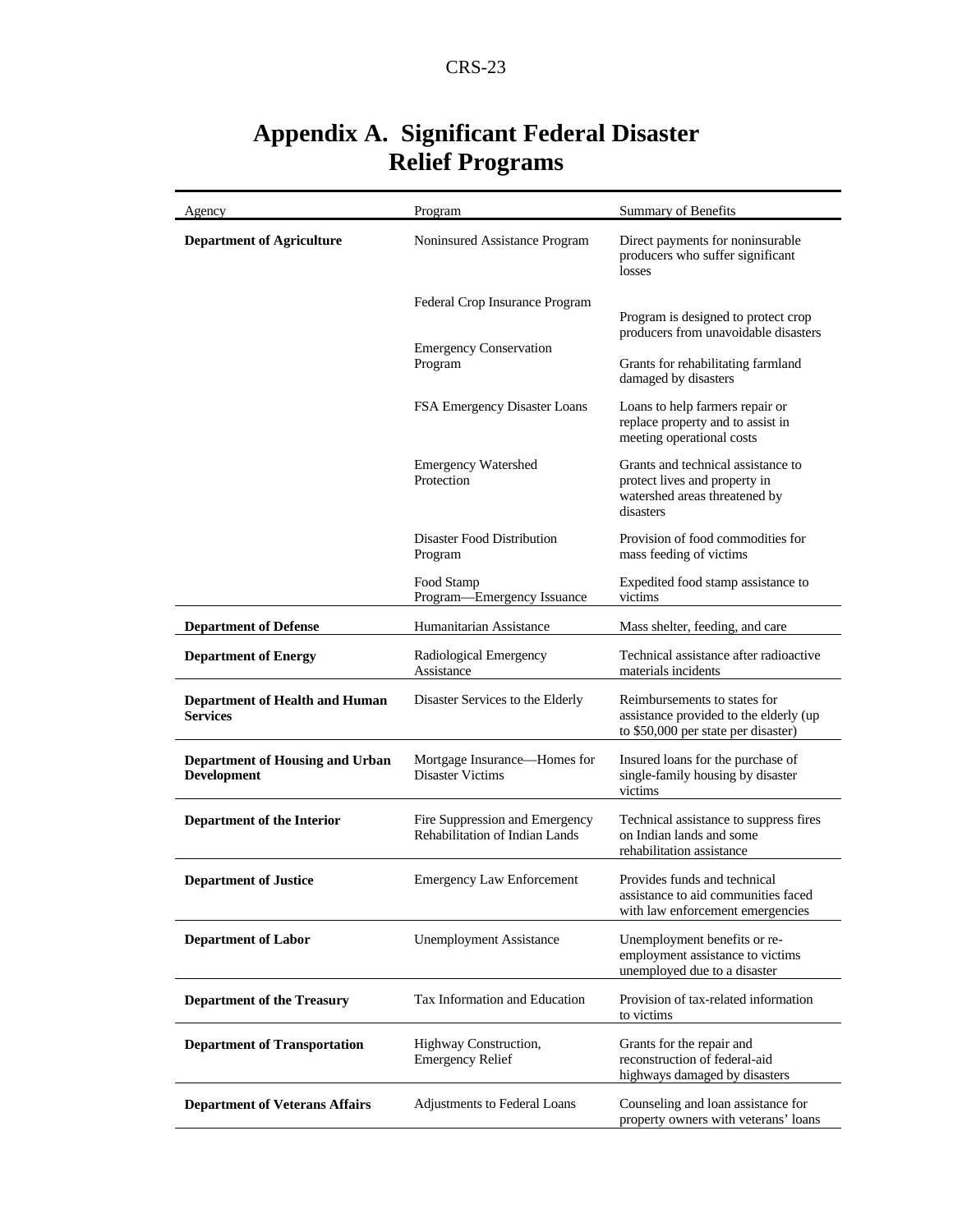CRS-24

| Agency                                        | Program                                      | <b>Summary of Benefits</b>                                                                                       |
|-----------------------------------------------|----------------------------------------------|------------------------------------------------------------------------------------------------------------------|
| <b>Army Corps of Engineers</b>                | Flood Control Works and                      | Repair and rehabilitation of flood                                                                               |
| <b>Federal Emergency Management</b><br>Agency | <b>Fire Suppression Assistance</b>           | Grants for firefighting assistance to<br>prevent a fire from becoming a major<br>disaster                        |
|                                               | <b>Planning Grants</b>                       | Grants provided to help states update<br>disaster preparedness plans                                             |
|                                               | Debris Removal                               | Grants for the removal of debris from<br>public and private property                                             |
|                                               | <b>Emergency Protective Measures</b>         | Provision of emergency measures<br>(such as search and rescue,<br>protection of property from further<br>damage) |
|                                               | <b>Public Transportation</b>                 | Provision of emergency public<br>transportation services                                                         |
|                                               | Crisis Counseling Assistance<br>and Training | Provision of professional counseling<br>services to disaster victims                                             |
|                                               | <b>Temporary Housing</b>                     | Provision of temporary housing<br>through grants, repair assistance, or<br>mobile homes                          |
|                                               | Cora Brown Fund Assistance                   | Grants for assistance not provided by<br>public or private relief agencies                                       |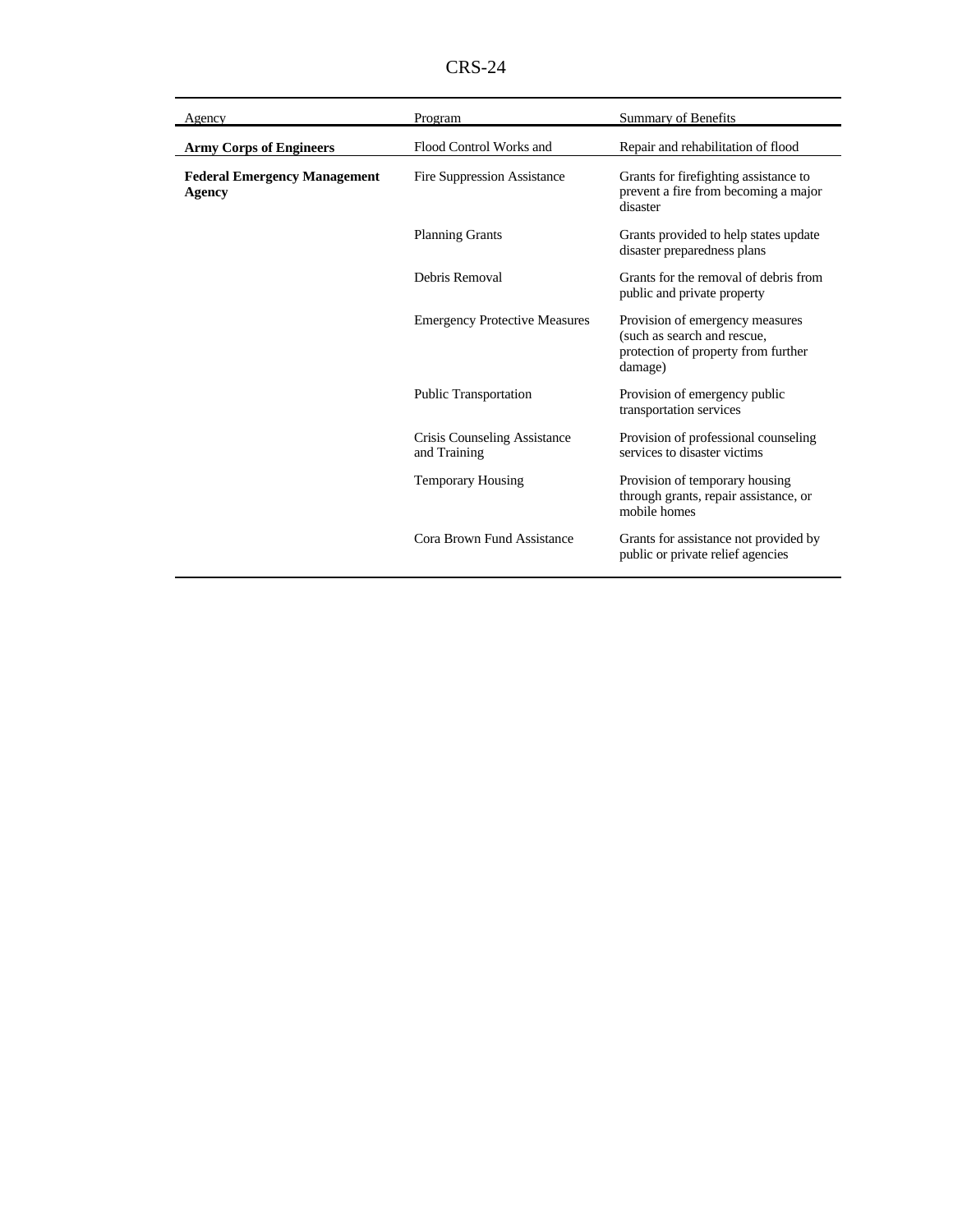| Calendar year | Number of declarations | Number of States <sup>a</sup> |
|---------------|------------------------|-------------------------------|
| 1975          | $\boldsymbol{7}$       | $\boldsymbol{7}$              |
| 1976          | 35                     | $27\,$                        |
| 1977          | 52                     | 37                            |
| 1978          | 25                     | 25                            |
| 1979          | 42                     | 33                            |
| 1980          | 29                     | $22\,$                        |
| 1981          | $15\,$                 | 13                            |
| 1982          | 26                     | 20                            |
| 1983          | $22\,$                 | 15                            |
| 1984          | 34                     | $28\,$                        |
| 1985          | $27\,$                 | 19                            |
| 1986          | $28\,$                 | $22\,$                        |
| 1987          | 24                     | 20                            |
| 1988          | $11\,$                 | $10\,$                        |
| 1989          | 31                     | 24                            |
| 1990          | 38                     | 28                            |
| 1991          | 43                     | 31                            |
| 1992          | 47                     | 30                            |
| 1993          | 53                     | $40\,$                        |
| 1994          | 37                     | $27\,$                        |
| 1995          | 33                     | 24                            |
| 1996          | $70\,$                 | 37                            |
| 1997          | $40\,$                 | $27\,$                        |

## **Appendix B. Major Disaster and Emergency Declarations and Number of States Affected, 1975-1997**

<sup>a</sup> Represents the number of states (and territories) in which at least one disaster occurred during the calendar year.

**Source:** FEMA.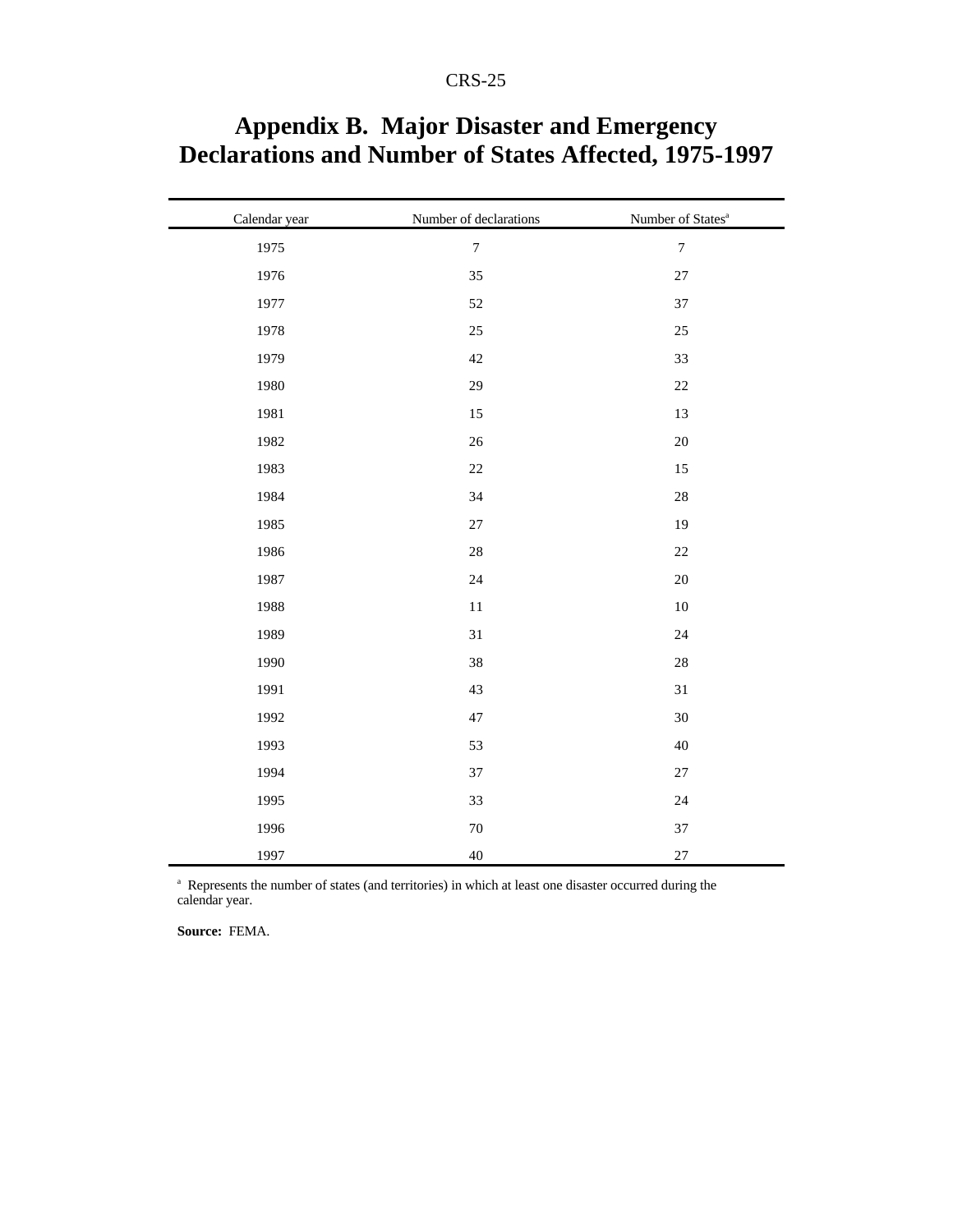## **Appendix C. FEMA Major Disaster Assistance, by State, Calendar Years 1974-1997**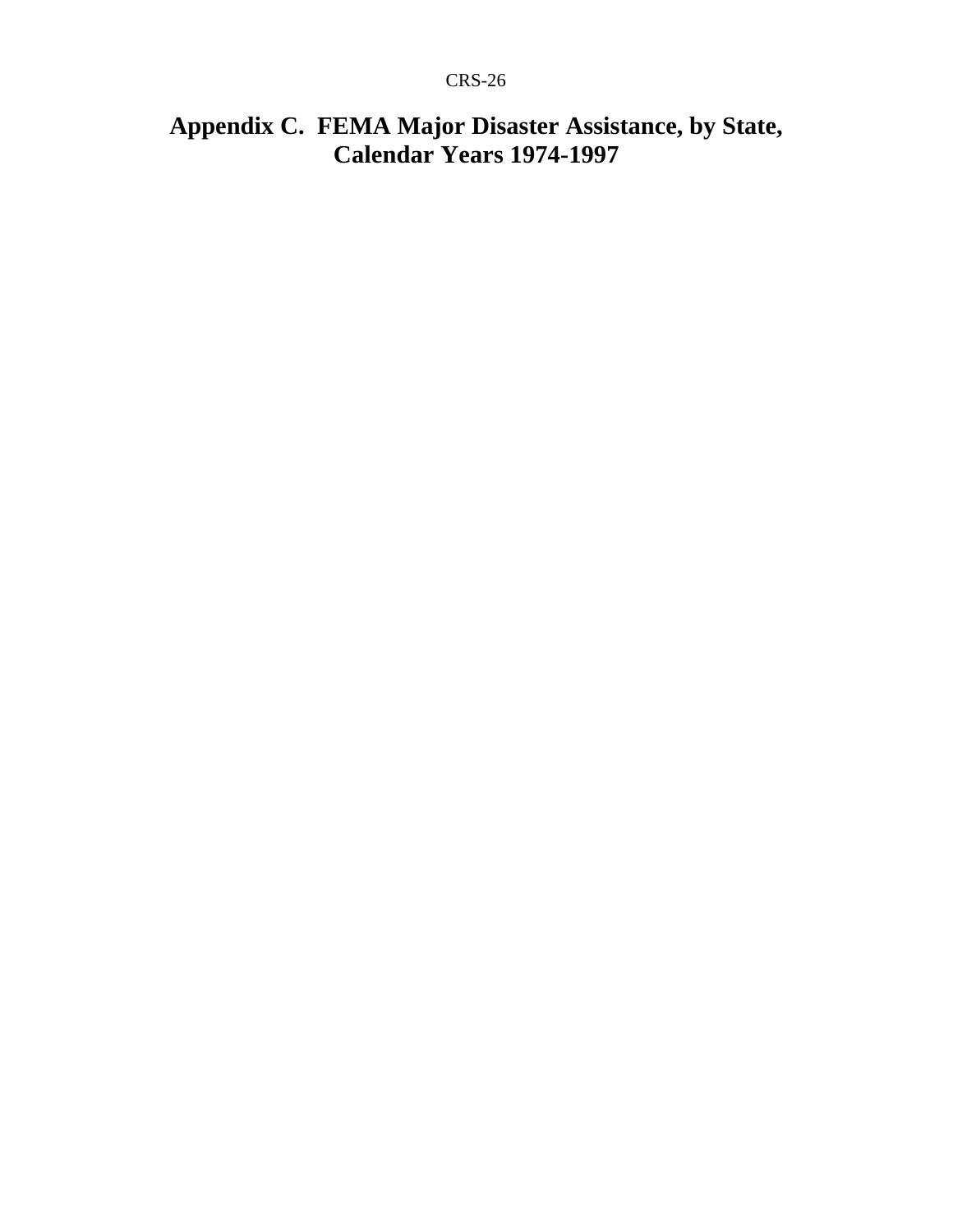#### **Table C. FEMA Major Disaster Assistance, by State, 1974-1997**

(dollars in thousands, constant 1997)

|                                                                                                                                                         |     | Median<br>allocation | Least costly incident in state |                            |      | Most costly incident in state |                               |      |             |
|---------------------------------------------------------------------------------------------------------------------------------------------------------|-----|----------------------|--------------------------------|----------------------------|------|-------------------------------|-------------------------------|------|-------------|
| <b>State</b>                                                                                                                                            | No. | <b>Total funding</b> | to state                       | Type of disaster           | Year | FEMA \$                       | Type of disaster              | Year | FEMA \$     |
|                                                                                                                                                         |     |                      |                                | tornadoes, storms,         |      |                               |                               |      |             |
| Alabama                                                                                                                                                 | 25  | \$684,086            | \$7,174                        | flooding                   | 1981 | \$723                         | <b>Hurricane Frederic</b>     | 1979 | \$407,897   |
| Alaska                                                                                                                                                  | 12  | \$162,031            | \$7,227                        | freeze                     | 1974 | \$1,684                       | storms and flooding           | 1994 | \$77,911    |
| Arizona                                                                                                                                                 | 9   | \$272,435            | \$22,495                       | storms, wind, rain         | 1984 | \$1,158                       | flooding                      | 1993 | \$129,184   |
| Arkansas                                                                                                                                                | 20  | \$116,097            | \$3,431                        | storms and tornadoes       | 1980 | \$249                         | tornadoes                     | 1997 | \$27,475    |
| California                                                                                                                                              | 37  | \$9,889,415          | \$22,593                       | fire                       | 1988 | \$810                         | Northridge earthquake         | 1994 | \$6,631,212 |
| Colorado                                                                                                                                                | 4   | \$59,745             | \$11,973                       | storms and flooding        | 1982 | \$3,238                       | storms, flooding, landslides  | 1976 | \$32,562    |
| Connecticut                                                                                                                                             | 8   | \$98,666             | \$8,546                        | storms and tornadoes       | 1979 | \$2,066                       | Hurricane Gloria              | 1985 | \$24,478    |
| Delaware                                                                                                                                                | 4   | \$14,837             | \$3,503                        | storms and flooding        | 1992 | \$1,334                       | ice storms and flooding       | 1994 | \$6,497     |
| District of Col.                                                                                                                                        | 3   | \$8,034              | \$3,056                        | blizzard                   | 1996 | \$1,361                       | storms and winds              | 1989 | \$3,617     |
| Florida                                                                                                                                                 | 24  | \$2,367,829          | \$11,078                       | storms and flooding        | 1979 | \$820                         | Hurricane Andrew              | 1992 | \$1,924,526 |
| Georgia                                                                                                                                                 | 15  | \$529,314            | \$4,442                        | freeze                     | 1977 | \$578                         | <b>Tropical Storm Alberto</b> | 1994 | \$428,025   |
| Hawaii                                                                                                                                                  | 10  | \$341,899            | \$4,957                        | storms and flooding        | 1974 | \$196                         | Hurricane Iniki               | 1992 | \$284,871   |
| Idaho                                                                                                                                                   | 7   | \$165,695            | \$8,711                        | ice and flooding           | 1984 | \$347                         | Teton dam collapse            | 1976 | \$101,601   |
| <b>Illinois</b>                                                                                                                                         | 25  | \$813,406            | \$8,536                        | tornadoes                  | 1974 | \$452                         | storms and flooding           | 1993 | \$280,169   |
| Indiana                                                                                                                                                 | 15  | \$149,135            | \$5,685                        | tornadoes                  | 1986 | \$16                          | tornadoes                     | 1974 | \$37,142    |
| lowa                                                                                                                                                    | 15  | \$357,213            | \$3,562                        | tornadoes, rain, wind      | 1988 | \$1,287                       | storms and flooding           | 1993 | \$281,217   |
| Kansas                                                                                                                                                  | 10  | \$135,822            | \$4,018                        | storms and flooding        | 1974 | \$951                         | flooding and storms           | 1993 | \$99,320    |
| Kentucky                                                                                                                                                | 18  | \$464,452            | \$8,001                        | sewer explosion            | 1981 | \$146                         | storms and flooding           | 1977 | \$174,777   |
| Louisiana                                                                                                                                               | 27  | \$525,612            | \$5,507                        | storms and tornadoes       | 1989 | \$816                         | <b>Hurricane Andrew</b>       | 1992 | \$169,680   |
| Maine                                                                                                                                                   | 13  | \$86,933             | \$3,856                        | flooding and ice jams      | 1994 | \$1,037                       | storms and flooding           | 1987 | \$20,331    |
| Maryland *                                                                                                                                              | 10  | \$77,260             | \$4,448                        | <b>Tropical Storm Fran</b> | 1996 | \$3,256                       | storms, tornadoes, flooding   | 1979 | \$22,411    |
| Massachusetts                                                                                                                                           | 9   | \$268,276            | \$23,302                       | fire                       | 1981 | \$4,015                       | flooding                      | 1978 | \$86,522    |
| Michigan                                                                                                                                                | 12  | \$159,637            | \$9,776                        | storms and flooding        | 1982 | \$192                         | storms and flooding           | 1986 | \$39,963    |
| * Maryland received a major disaster declaration but no funding from FEMA for storms and flooding in 1985, according to data provided by FEMA May 1996. |     |                      |                                |                            |      |                               |                               |      |             |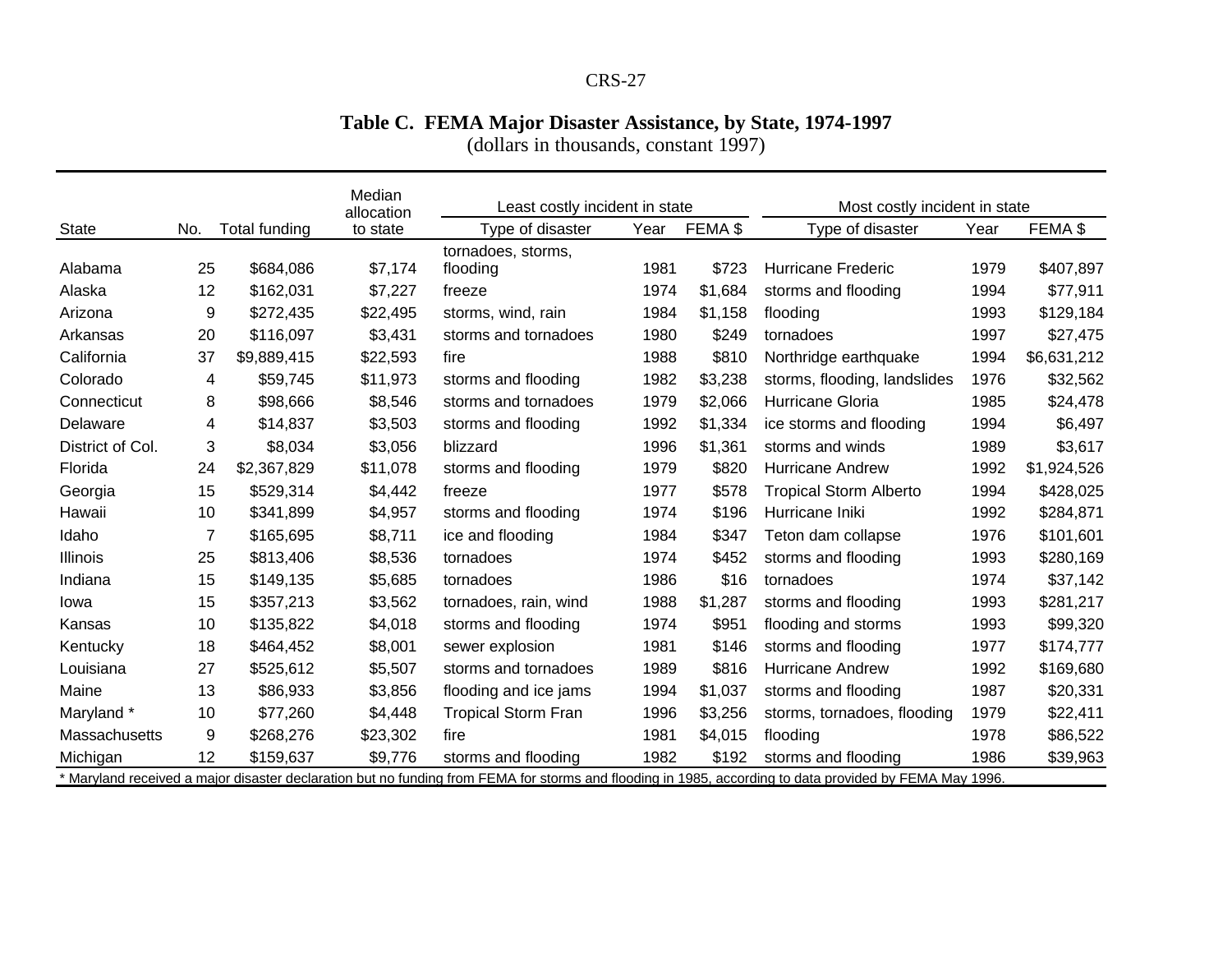| D C<br>8<br>-כרא<br>$\overline{\phantom{a}}$ |
|----------------------------------------------|
|----------------------------------------------|

|                    |     |                      | Median<br>allocation | Least costly incident in state |      |         | Most costly incident in state |      |           |  |
|--------------------|-----|----------------------|----------------------|--------------------------------|------|---------|-------------------------------|------|-----------|--|
| <b>State</b>       | No. | <b>Total funding</b> | to state             | Type of disaster               | Year | FEMA \$ | Type of disaster              | Year | FEMA \$   |  |
| Minnesota          | 19  | \$426,890            | \$10,289             | flooding                       | 1975 | \$486   | flooding, storms, snowmelt    | 1997 | \$169,545 |  |
| Mississippi        | 21  | \$332,405            | \$4,642              | flooding                       | 1997 | \$950   | winter storm                  | 1994 | \$78,441  |  |
| Missouri           | 17  | \$475,290            | \$7,957              | storms and tornadoes           | 1980 | \$268   | storms and flooding           | 1993 | \$312,291 |  |
| Montana            | 8   | \$43,659             | \$3,573              | storms, flooding, ice jams     | 1996 | \$1,849 | storms and flooding           | 1978 | \$13,520  |  |
| Nebraska           | 14  | \$260,563            | \$8,917              | storms and tornadoes           | 1984 | \$333   | storms and flooding           | 1993 | \$68,586  |  |
| Nevada             | 4   | \$39,088             | \$4,309              | storms and flooding            | 1981 | \$330   | flooding, mud/land slides     | 1996 | \$30,140  |  |
| New Hampshire      | 9   | \$26,503             | \$2,601              | high winds, tides, flooding    | 1978 | \$961   | Fall n'easter rainstorm       | 1996 | \$6,245   |  |
| New Jersey         | 10  | \$163,933            | \$7,859              | ice                            | 1976 | \$742   | storm, high tides, rain       | 1992 | \$65,172  |  |
| <b>New Mexico</b>  | 8   | \$19,288             | \$1,997              | winter storm                   | 1997 | \$33    | flooding                      | 1978 | \$5,536   |  |
| New York           | 23  | \$664,633            | \$15,656             | storms and flooding            | 1985 | \$564   | storms and flooding           | 1996 | \$133,591 |  |
| North Carolina     | 15  | \$687,020            | \$5,944              | storms and flooding            | 1979 | \$557   | Hurricane Fran                | 1996 | \$492,358 |  |
| North Dakota       | 14  | \$408,644            | \$11,117             | flooding                       | 1982 | \$621   | flooding, storms, rain, ice   | 1997 | \$233,912 |  |
| Ohio               | 16  | \$211,851            | \$5,162              | storms and flooding            | 1982 | \$692   | tornadoes                     | 1974 | \$59,938  |  |
| Oklahoma           | 16  | \$147,905            | \$7,085              | tornadoes and flooding         | 1983 | \$711   | storms and flooding           | 1986 | \$27,017  |  |
| Oregon             | 9   | \$129,575            | \$3,943              | flooding                       | 1995 | \$2,048 | winds, storms, flooding       | 1996 | \$90,335  |  |
| Pennsylvania       | 18  | \$816,426            | \$10,743             | storms and flooding            | 1986 | \$1,377 | storms and flooding           | 1997 | \$326,103 |  |
| Rhode Island       | 4   | \$23,930             | \$5,201              | snow and ice                   | 1978 | \$209   | Hurricane Bob                 | 1991 | \$13,319  |  |
| South Carolina     | 4   | \$510,377            | \$6,095              | Hurricane Fran                 | 1996 | \$4,183 | Hurricane Hugo                | 1989 | \$494,004 |  |
| South Dakota       | 11  | \$159,778            | \$6,866              | tornadoes and flooding         | 1992 | \$1,341 | flooding, storms, rain, ice   | 1997 | \$48,447  |  |
| Tennessee          | 17  | \$170,683            | \$6,213              | storms and flooding            | 1982 | \$1,285 | winter storm and flooding     | 1994 | \$68,008  |  |
| Texas              | 40  | \$691,528            | \$4,581              | tornadoes                      | 1984 | \$16    | storms and flooding           | 1994 | \$180,433 |  |
| Utah               | 4   | \$83,683             | \$10,924             | storms and flooding            | 1986 | \$1,232 | storms, landslides, flooding  | 1983 | \$60,603  |  |
| Vermont            | 11  | \$58,256             | \$4,042              | ice storms, rain, flooding     | 1998 | \$1,019 | storms, winds, flooding       | 1976 | \$22,100  |  |
| Virginia           | 16  | \$255,952            | \$8,792              | storms, tornadoes              | 1993 | \$286   | storms and flooding           | 1977 | \$71,400  |  |
| Washington         | 22  | \$466,083            | \$8,169              | landslides and flooding        | 1986 | \$376   | winds, storms, flooding       | 1996 | \$117,926 |  |
| West Virginia      | 14  | \$417,047            | \$13,067             | storms and flooding            | 1974 | \$84    | storms, landslides, flooding  | 1985 | \$165,611 |  |
| Wisconsin          | 17  | \$173,847            | \$3,031              | tornadoes                      | 1974 | \$357   | storms, tornadoes, floods     | 1993 | \$78,773  |  |
| Wyoming            | 3   | \$7,814              | \$3,006              | storms and tornadoes           | 1979 | \$1,015 | storms, flooding, mudslides   | 1978 | \$3,794   |  |
|                    |     | \$256,204,82         |                      |                                |      |         |                               |      |           |  |
| <b>State total</b> | 716 | 0                    |                      |                                |      |         |                               |      |           |  |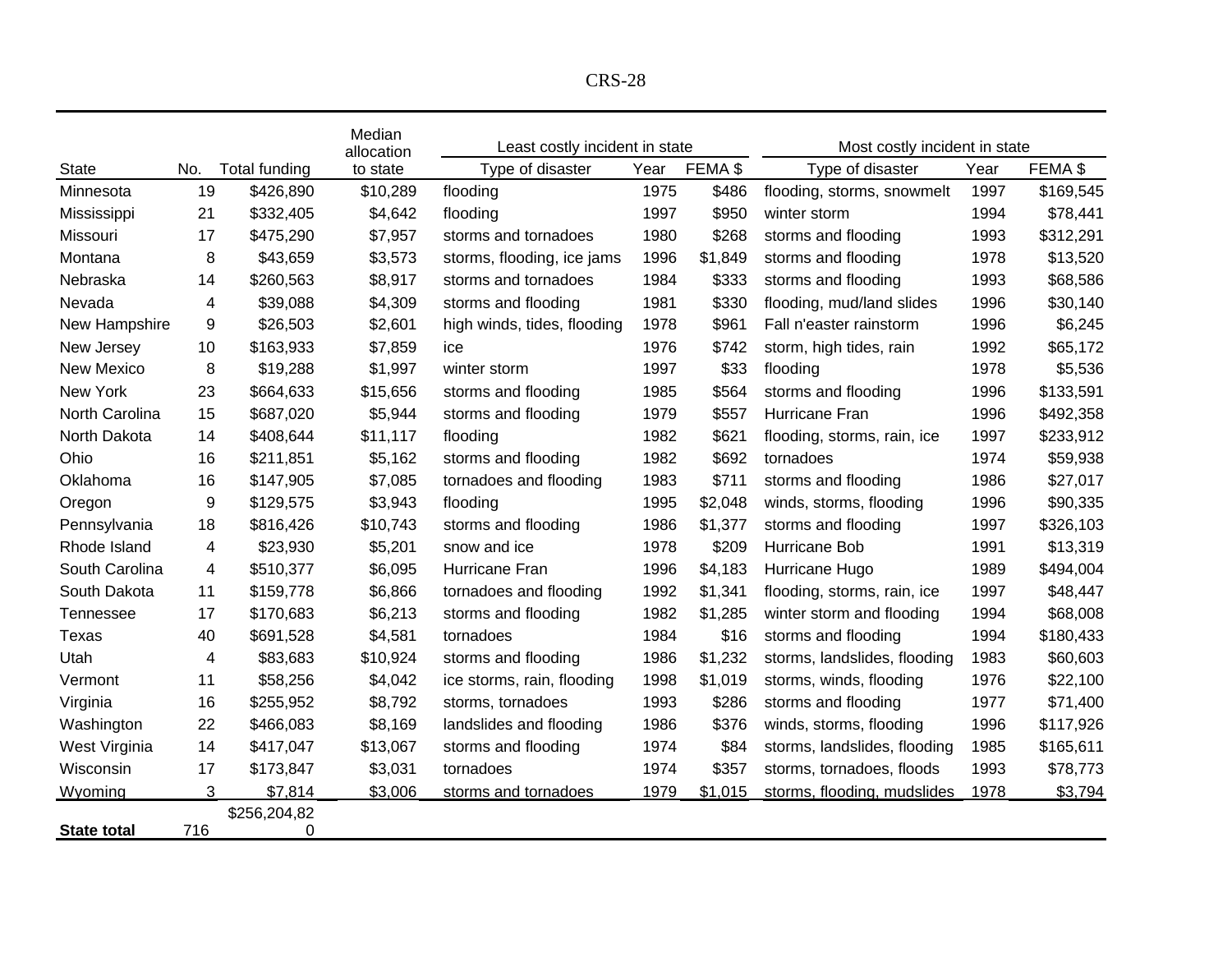| O<br>e. |
|---------|
|---------|

|                                   |     |               | Median<br>allocation | Least costly incident in state |      |         | Most costly incident in state |      |           |  |
|-----------------------------------|-----|---------------|----------------------|--------------------------------|------|---------|-------------------------------|------|-----------|--|
| <b>State</b>                      | No. | Total funding | to state             | Type of disaster               | Year | FEMA \$ | Type of disaster              | Year | FEMA \$   |  |
| Insular areas                     |     |               |                      |                                |      |         |                               |      |           |  |
| Am. Samoa                         | 6   | \$175,549     | \$6,399              | flooding and landslides        | 1979 | \$669   | Hurricane Val                 | 1991 | \$115,264 |  |
| Guam                              | 6   | \$385,189     | \$41,987             | <b>Typhoon Roy</b>             | 1988 | \$3,521 | Super Typhoon Paka            | 1997 | \$200,517 |  |
| <b>Marianas</b><br><b>Islands</b> | 9   | \$54,741      | \$3,367              | Typhoon Lynn                   | 1987 | \$425   | Typhoon Kim                   | 1986 | \$18,128  |  |
| Marshall<br><b>Islands</b>        | 9   | \$40,258      | \$4,368              | fire                           | 1987 | \$241   | seawaves and flooding         | 1979 | \$12,572  |  |
| Micronesia                        | 7   | \$63,362      | \$2,195              | Typhoon Axel                   | 1992 | \$1,005 | Typhoon Owen                  | 1990 | \$31,813  |  |
| Pacific Islands                   | 2   | \$11,536      | \$5,768              | <b>Typhoon Marie</b>           | 1996 | \$2,360 | <b>Typhoon Pamela</b>         | 1996 | \$9,176   |  |
| Palau                             |     | \$7,818       | <b>NA</b>            | <b>Typhoon Mike</b>            | 1990 | \$7,818 | <b>NA</b>                     |      |           |  |
| Puerto Rico                       | 11  | \$1,626,438   | \$82,330             | storms and flooding            | 1986 | \$2,405 | Hurricane Hugo                | 1989 | \$687,488 |  |
| Virgin Islands                    |     | \$922,756     | \$5,000              | <b>Tropical Storm Klaus</b>    | 1984 | \$2,128 | Hurricane Marilyn             | 1995 | \$484,698 |  |
| <b>Subtotal</b>                   | 58  | \$3,287,647   |                      |                                |      |         |                               |      |           |  |
| <b>Grand total</b>                | 774 | \$28,908,129  |                      |                                |      |         |                               |      |           |  |

Source: Disaster funding information through Dec. 31, 1997, provided by the Office of Congressional Relations, FEMA, Feb. 1998.

Constant dollar calculations based on quarterly data on chain weighted price indexes for state and local governments (total purchases consumption and investment) obtained from U.S. Dept. Of Commerce web site.